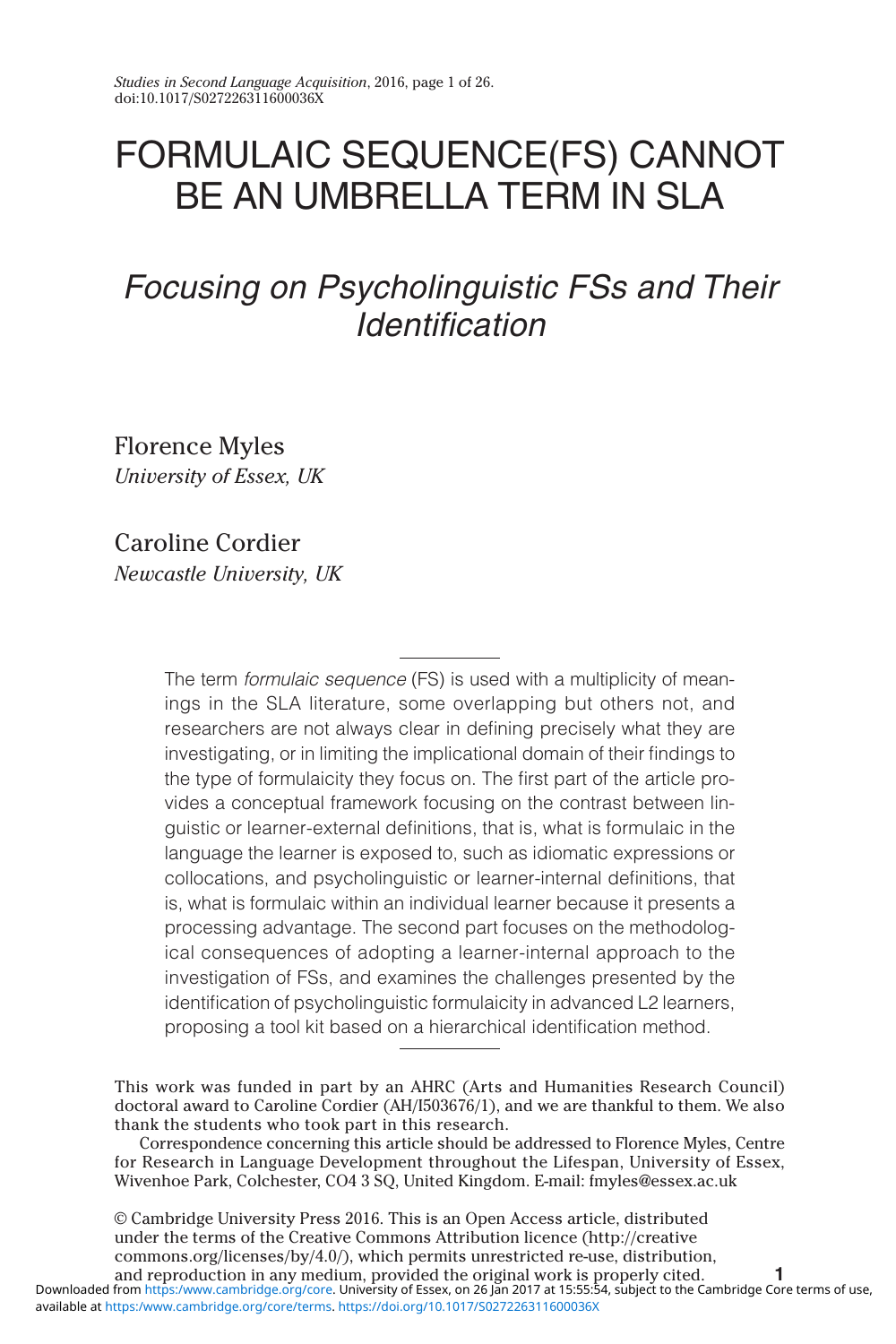#### **INTRODUCTION**

The purpose of the present article is to provide a conceptual and methodological framework for the analysis of formulaic sequences (FSs) in second language learners, with a particular focus on advanced learners. The term *formulaic sequence* has been used with a multiplicity of meanings, including in the SLA literature, some overlapping but others not, and researchers have often been unclear in defining precisely what they are investigating, or in limiting the implicational domain of their findings to the type of formulaicity they have focused on. The first part of the article will discuss various issues relating to the conceptualization of formulaicity, the different definitions used by researchers depending on their particular agenda, and how these differences affect the study of FSs in L2 learners. The discussion will focus on contrasting the linguistic or learner-external definition, that is, what is formulaic in the language the learner is exposed to, such as idiomatic expressions or collocations, and the psycholinguistic or learner-internal definition, that is, what is formulaic within an individual learner and therefore presents a processing advantage for that learner, proposing new terminology to refer to these conceptually distinct though related phenomena. The discussion will also underline how essential it is to consider the specificity of  $L2$ learners when investigating FSs and not to make assumptions about L2 learners based on research on FSs in native speakers (NSs). The second part of the article will focus on the methodological consequences of adopting a learner-internal approach to FSs, and will examine the challenges presented by the identification of psycholinguistic formulaicity (i.e., chunking processes) in second language learners, especially at advanced levels, proposing an identification tool kit based on a hierarchical identification method.

#### **CONCEPTUALIZATION**

FSs have been researched extensively in the last few decades, mainly in NSs but also in L1 and L2 learners, from a range of perspectives: formal linguistic, corpus-linguistic, pragmatic, and psycholinguistic. The abundance and variety of research into formulaicity is epitomized by the high number of terms used to refer to it (more than 40 terms according to Wray [2002]). This variety of approaches and terms can make the study of formulaicity quite confusing. In some cases, the difference is only terminological as the different terms refer in effect to the same construct. The variation in terminology can also reflect, however, the difference in the focus adopted by different approaches, or the different phenomena investigated. For example, the term *chunk* is often used in psycholinguistic research whereas *clusters* is favored in corpus-linguistics.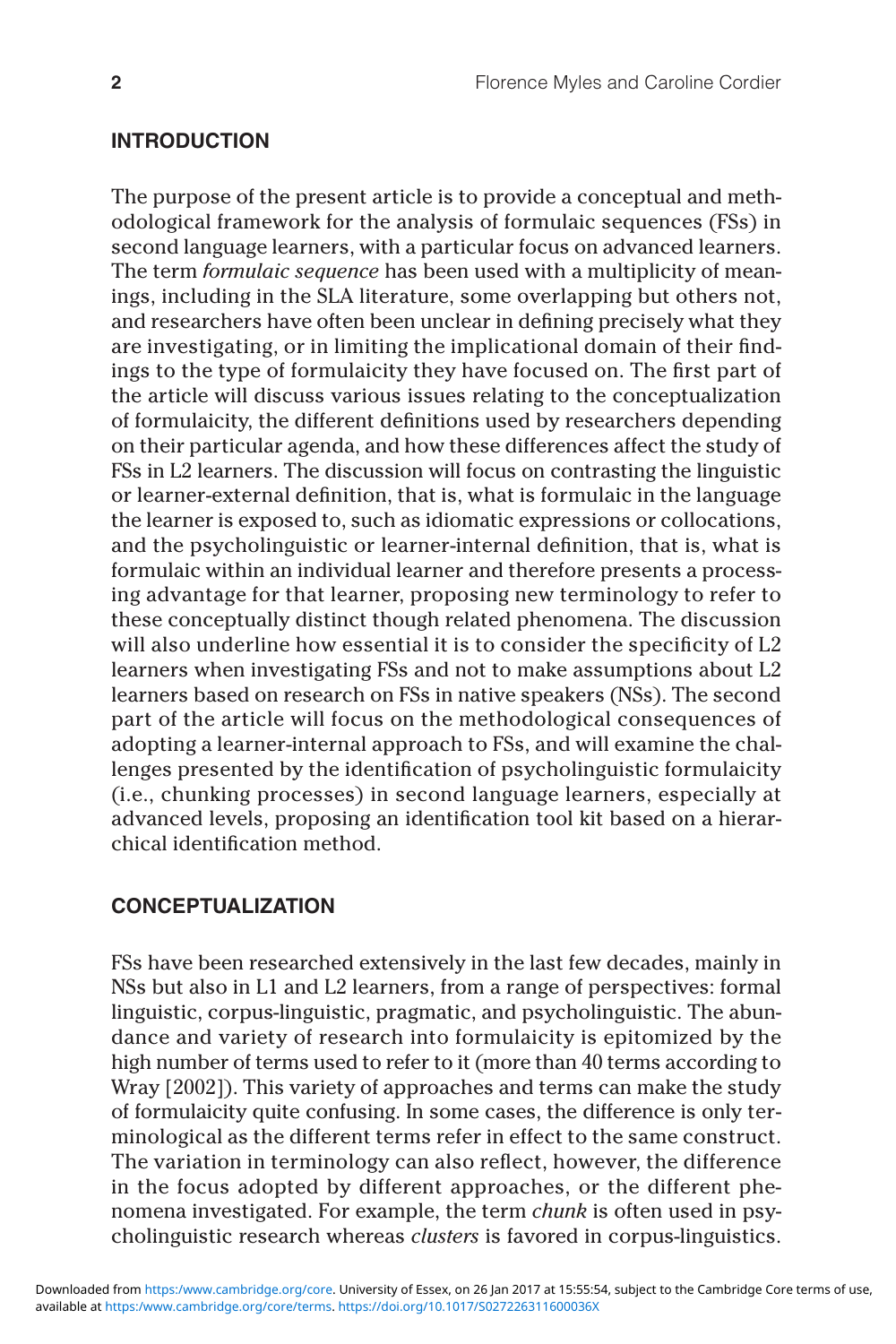What is more problematic though, is when the same term is used by various researchers to refer to constructs that, although they might overlap, are nonetheless different. This is the case of the term *formulaic sequence*, made popular by Wray, which has been widely adopted and used by various researchers and has become an "umbrella term" (Weinert, 2010; Wood, 2015). On the one hand, some researchers use the term FS to refer to the use of idioms, idiomatic expressions, and collocations used by NSs and L2 learners, that is, what is formulaic in a given language (e.g., Conklin & Schmitt, 2008 , 2012 ; Underwood, Schmitt, & Galpin, 2004). On the other hand, in most of the research in L1 acquisition and the early stages of L2 acquisition, the term FS is used to focus on sequences that are stored or processed holistically by a given speaker/learner, that is, what is formulaic within an individual (Hickey, 1993; Peters, 1983; Weinert, 1995). Yet other researchers use the term FS to investigate idiomatic expressions or collocations but also assume that they are processed holistically. As underlined by Wray ( 2012 ), this confusion in terminology is potentially problematic when some claims are made about formulaic sequences in general while the approach taken only deals with one type of formulaicity. Wray (2008) draws an essential distinction between (a) speaker-external and (b) speaker-internal approaches to formulaicity. Speaker-external approaches investigate the phenomenon of formulaicity in the language outside the speaker, that is, either in the formal properties of strings (e.g., their irregular semantic or syntactic nature, such as, *by and large*), in their frequency of occurrence in various corpora ( *salt and pepper*), or in their pragmatic functions (e.g., *will you marry me?*). Speaker-internal approaches, by contrast, investigate sequences considered formulaic because they are psycholinguistic units for a given speaker, that is, they are retrieved with greater efficiency than other linguistic strings by this speaker, and they might in some cases be stored holistically (e.g., *you know what I mean* used as a filler by some people). Although there usually is much overlap in what is formulaic in a given speaker and what is formulaic in the language around this speaker, especially in L1 contexts, these two different types of formulaicity are nonetheless different phenomena and must be investigated as such. For example, a speaker-external FS such *you know what I mean* is likely to also be psycholinguistically real in NSs of English, that is, to be processed as one unit. However, when a second language learner produces this FS haltingly or with errors, for example, *you . . . uhm . . . know . . . what uhm mean*, it shows clearly that it has been put together online rather than retrieved as one unit, and is not therefore psycholinguistically real. Much of SLA research to date has investigated formulaicity in L2 learners as if the two distinct phenomena are one and the same, leading to all kinds of misunderstandings and unwarranted conclusions.

This section first reviews traditional speaker-external approaches to the study of formulaicity in an L2 context, before describing how these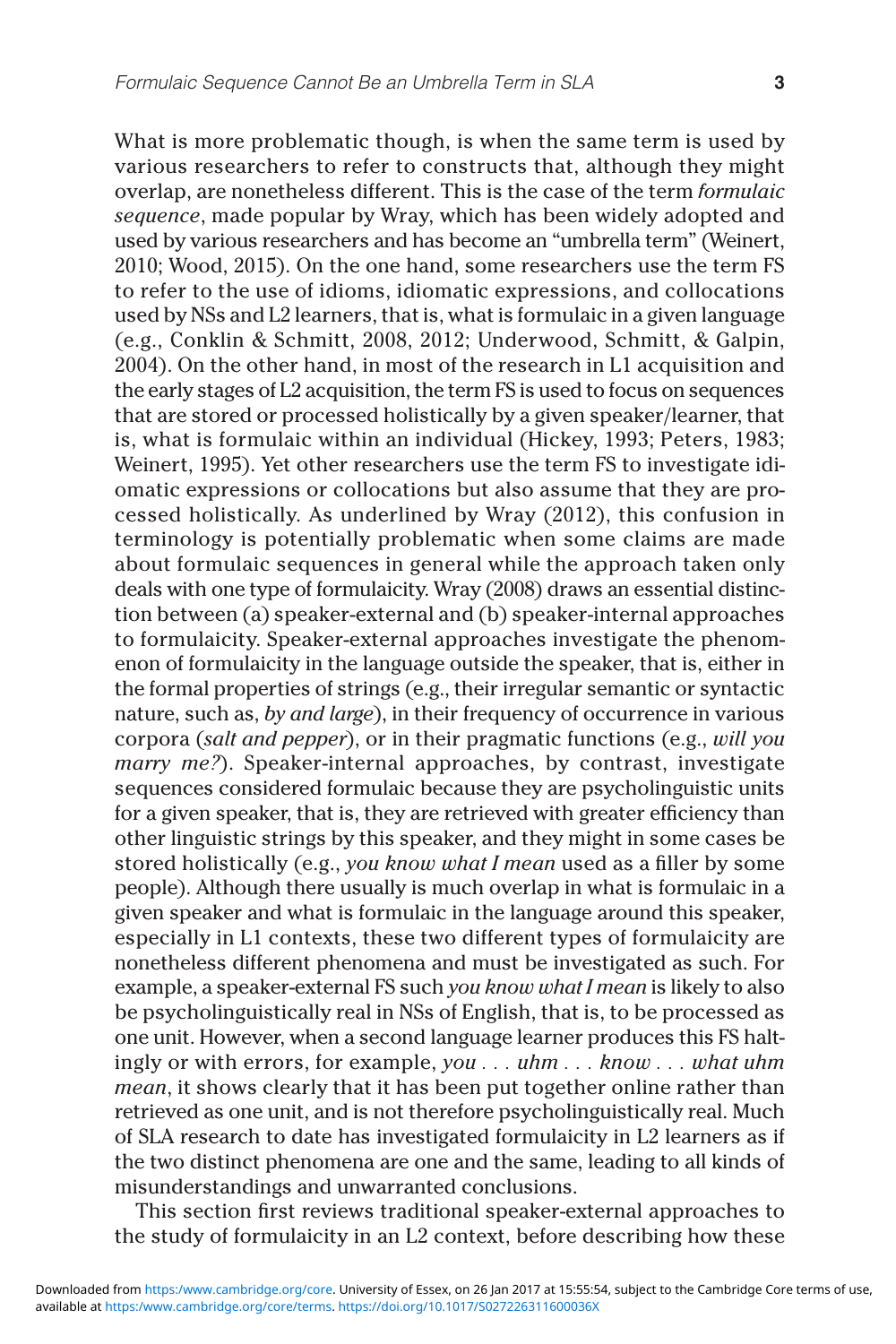approaches have often mistakenly assumed that these external FSs have psycholinguistic reality in learners' minds. It then outlines how a speaker-internal approach can be defined and operationalized, in order to investigate in its own right how L2 learners develop psycholinguistic formulaicity in the course of L2 learning, that is, how chunking mechanisms develop and contribute to L2 learning. This section concludes with a discussion of the implications of these contrasting definitions for L2 research.

#### **Speaker-External Approaches to Formulaicity**

There are various ways of approaching the study of externally defined formulaic language. One way of looking at FSs, mainly adopted in corpus linguistics, is statistical and studies recurrent clusters of words in corpora. Another approach is formal and focuses on strings that display various characteristics of irregularity, for example, semantic *pull someone's leg*, or grammatical *by and large.* Other researchers adopt a pragmatic and functional account of formulaic language and focus on the contexts in which formulaic strings such as *how do you do* are used in social interaction. Many researchers conceive formulaicity as a graded rather than categorical notion (Coulmas, 1994; Ellis, 2012), placing FSs along a continuum, as it is difficult to establish robust boundaries between what is formulaic and what is not. The crucial point here, however, is that these approaches all take as their basis what usually happens in the language surrounding the speaker, extrapolating that this preferential status has consequences for the storage of these sequences in the speakers of that language (Sinclair, 1991). As we will demonstrate later, although this is largely true for NSs, it is not true at all for second language learners, especially in early stages.

Most studies dealing with L2 learners have focused on FSs defined in such a learner-external way. In other words, they have investigated how L2 learners use idioms (Irujo, 1993), idiomatic expressions (Foster, 2001), and collocations or lexical bundles (Chen & Baker, 2010; Farghal & Obiedat, 1995; Laufer & Waldman, 2011). All studies point to the fact that they are particularly difficult to master for nonnative speakers (NNSs), even at an advanced level (see, e.g., Forsberg, 2009).

**Psycholinguistic Status of Speaker-External FSs.** But what is the status of these externally defined FSs in the mind of native and/or L2 speakers? In other words, what is their psycholinguistic reality?

Various researchers working on NSs have suggested that idiomatic strings also have psycholinguistic reality. For example, according to Pawley and Syder (1983, p. 192), speakers are able to retrieve formulaic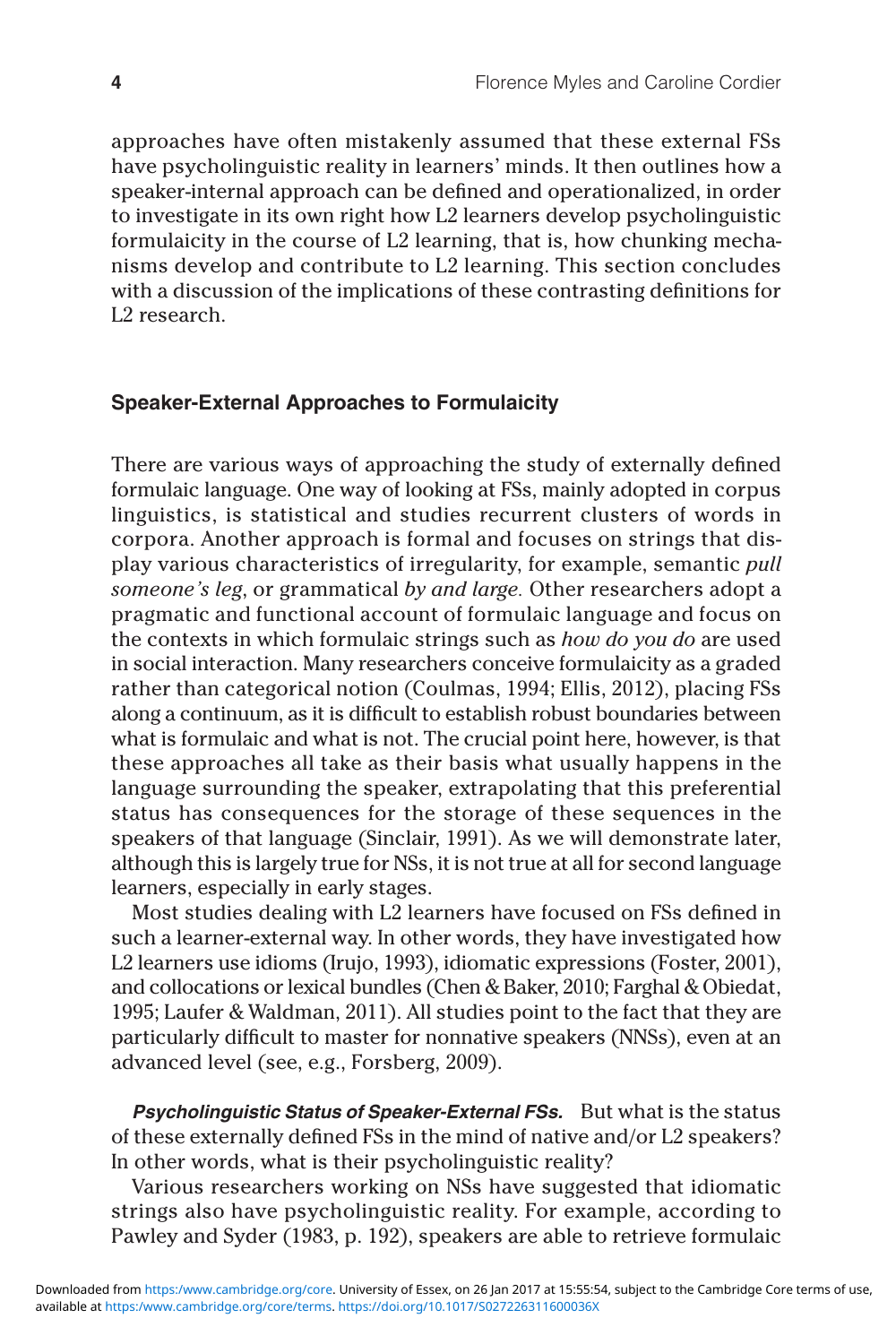multiword expressions "as wholes or as automatic chains from the longterm memory." Similarly, Sinclair ( 1991 ) proposes that, at the heart of language is the "principle of idiom" according to which language-users have available to them "a large number of semi-pre-constructed phrases that constitute single choices, even though they might appear to be analysable into segments." But what is the evidence that they are processed holistically or preferentially when compared to language generated online?

There have been a number of experimental studies investigating the processing of speaker-external FSs, by NSs as well as second language learners, in order to determine if they have a processing advantage. For example, using an eye-tracking experiment, Underwood et al. (2004) found that both NSs and NNSs fixated the final word less frequently in FSs than in non-FSs. However, the fixations were the same length in both FSs and non-FSs for NNSs, whereas for NSs, fi xations were shorter in formulaic contexts (e.g., "Sam realized that *a stitch in time saves nine*" versus "Dave had almost **nine** days to write his essay"). They argue that it shows idioms and collocations are processed faster than nonformulaic sequences in both NSs and NNSs. However, in a similar study, Siyanova-Chanturia, Conklin, and Schmitt ( 2011 ) only found a processing advantage for NSs, not second language learners. One potential problem with these studies is that some of the idiomatic sequences used in the experiments might not be familiar to L2 learners: If sequences such as *the straw that broke the camel's back* or *up the creek without a paddle* (Underwood et al., 2004) are unknown to learners, they are likely to present a processing **dis**advantage, as their meaning is not easily retrievable because of their lack of semantic transparency. Some studies (e.g., Tabossi, Fanari, & Wolf, 2009) have shown that knowing an idiomatic expression is what determines the speed at which it is processed, and recent studies usually include some tests of idiom familiarity (e.g., Carrol & Conklin, 2015).

Idioms, however, are a rather infrequent subtype of formulaic sequences, and studies focusing instead on the processing of common, corpus-derived, and mostly semantically transparent idiomatic expressions have found a clearer processing advantage for L2 learners. Jiang and Nekrasova (2007) used online grammaticality judgments to examine the effect of idiomaticity on reaction times in native English speakers and L2 learners. They compared responses on transparent and very common idiomatic expressions such as *on the other hand* or *at the same time* with responses on matched nonformulaic phrases such as *on the other bed* or *at the same building*. They found shorter reaction times and fewer errors for idiomatic sequences, for both NSs and L2 learners. These results show that when the sequences under scrutiny are more common and more transparent than idioms, L2 learners' results are closer to NSs' results.

Schmitt, Grandage, and Adolphs (2004) tested whether common idiomatic sequences were processed holistically or not by both NSs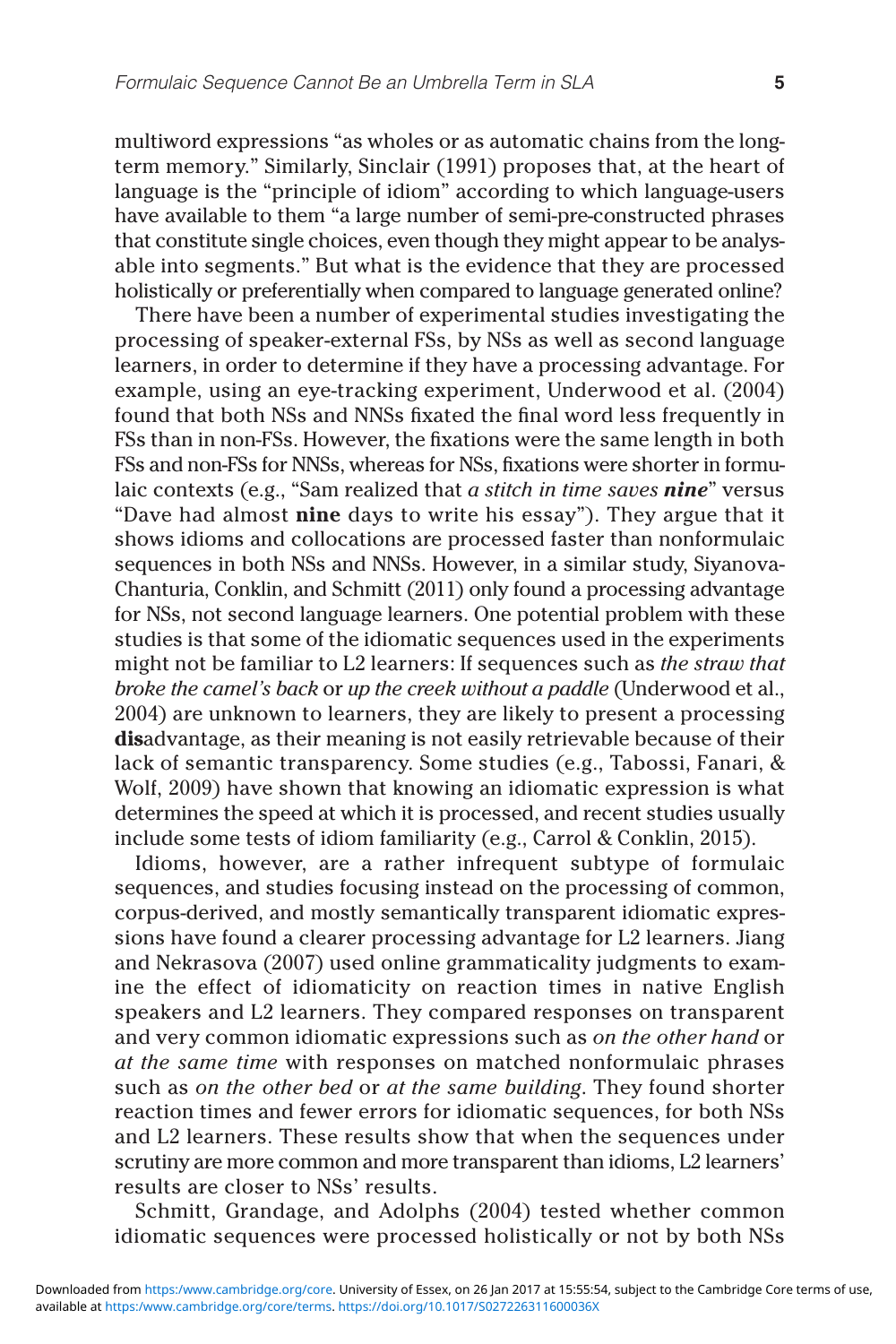and L2 learners. They used frequent idiomatic sequences to create an oral dictation task. They showed that even among NSs, not all the clusters were reproduced in a manner showing they were stored holistically in the mind, suggesting these sequences are not a homogeneous set within NSs. The L2 learners' scores only suggested holistic storage for a minority of the target sequences. Indeed, the vast majority of their productions were partially incorrect and/or disfluent, showing that for them, the strings under scrutiny were not stored as whole units.

A mixed picture thus emerges from studies investigating the psycholinguistic nature of idiomatic and corpus-derived sequences. What these studies show is that, for NSs, idiomaticity usually goes hand in hand with processing advantage, whereas, for L2 learners, only transparent and/or very common FSs show a processing advantage. Additionally, corpus-derived clusters have been found not to always be holistically processed for every language user, with even NSs having their idiosyncratic formulalect and differing in the repertoire of sequences that present a processing advantage for them (Schmitt et al., 2004). If even NSs have been shown to vary in their repertoires of FSs and how holistically they process them, L2 learners whose exposure to the target language is much more limited are bound to show much less evidence of the automatization processes leading to formulaicity. As underlined by Ellis (2012), many idiomatic expressions are infrequent or even rare, and many are nontransparent in their interpretation. Learners require considerable language experience before they encounter these sequences once, never mind often enough to commit them to memory. Conversely, common and transparent FSs (which have been shown to present a processing advantage in advanced L2 learners) are more likely to have been automatized over time. Thus, the two constructs, idiomaticity (understood as irregularity – semantic or syntactic) and processing advantage, are distinct phenomena, and the investigation of processing advantage of transparent/ regular units can, and needs to, be pursued in its own right, independently of the study of idiom processing. The large overlap that undoubtedly exists in native languages between FSs defined learner-externally and learnerinternally cannot be taken for granted in L2 learners.

Importantly, however, this does not mean that L2 learners do not use chunking processes (both top-down and bottom-up) in their development of the L2 (Ellis, 1996, 2003, 2012), as the next section will demonstrate. It is not because many externally defined FSs do not seem to have psycholinguistic reality in L2 learners that they do not use FSs: Their store of FSs needs to be investigated in its own right, that is by investigating which sequences present a processing advantage for L2 learners. These sequences might or might not be formulaic in the language, but this is irrelevant here; what we are investigating is not how L2 learners appropriate or not externally defined FSs, but how chunking processes operate in L2 learning. This is crucial to understand L2 development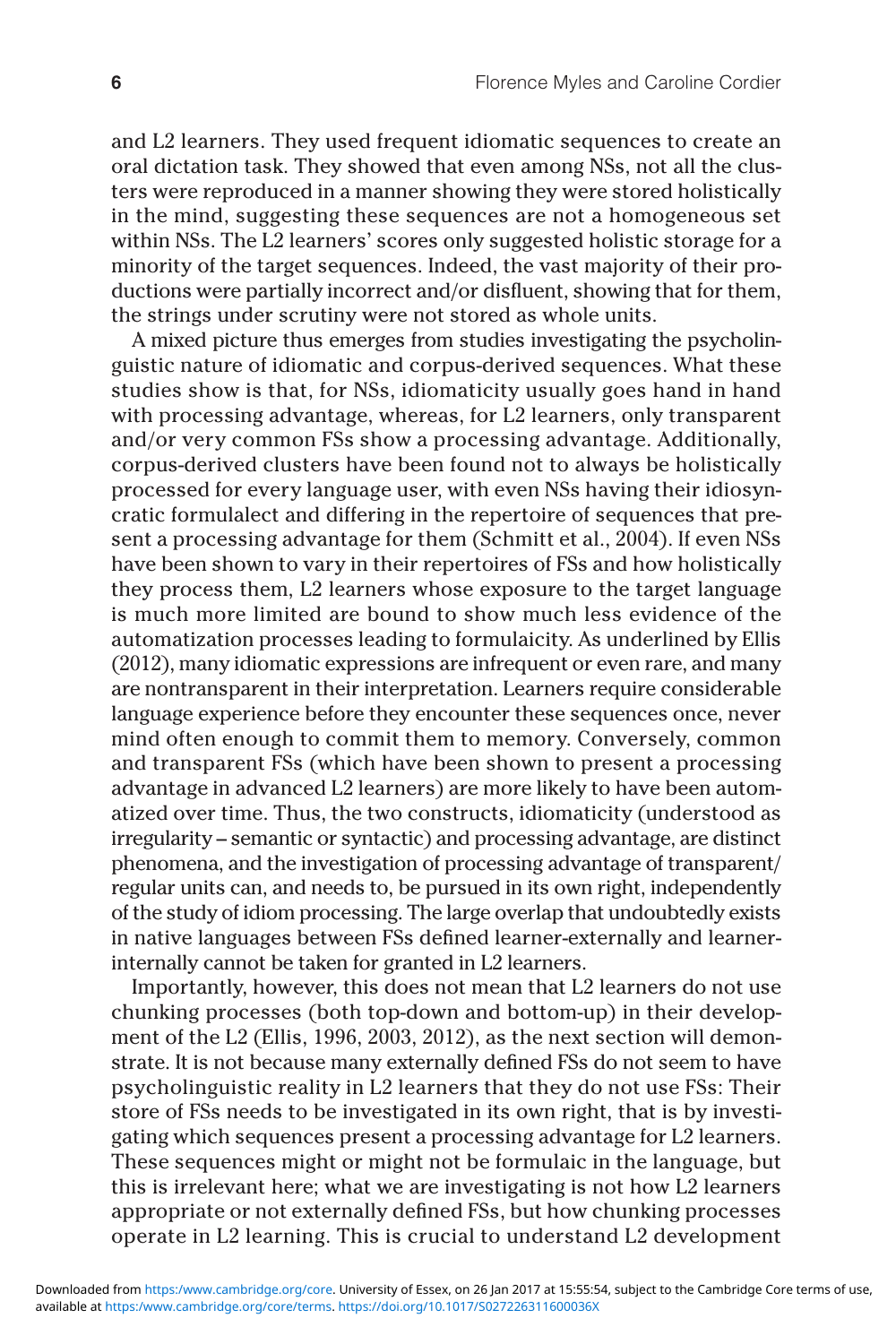and the role of formulaicity within it, for example if one argues that certain FSs may act as "seeds" for the development of more abstract constructions (Ellis, 2012; Myles, 2004).

We now turn to research on FSs defined learner-internally.

#### **Speaker-Internal Approach to Formulaicity**

The most widely used speaker-internal, that is, psycholinguistic, definition of a "formulaic sequence" is given by Wray (2002):

A sequence, continuous or discontinuous, of words or other elements, which is, or appears to be, prefabricated: that is, stored and retrieved whole from memory at the time of use, rather than being subject to generation or analysis by the language grammar. (p. 9)

This definition is meant to draw attention to the fact that some multiword sequences possess some characteristics that suggest that they are holistic at some internal level. Wray (2009, p. 29) stresses, however, that it is a stipulative and not an operational definition. Indeed. FSs defined as lexical units are extremely difficult to investigate empirically as we cannot have direct access to speakers' internal linguistic representations. However, some psycholinguistic experiments dealing with the nature of idioms have indirectly tapped into the nature of processing (Cutting & Bock, 1997; Peterson, Dell, Burgess, & Eberhard, 2001). Although they have been criticized as artificial as they are not based on natural language use, they suggest that idioms cannot be simply regarded as longer lexical units. Even if they present a processing advantage, it does not necessarily follow that they are stored whole in the lexicon and that they do not need to be processed semantically or syntactically. Though these studies only dealt with the subcategory of idioms, their results suggest that the construct of a lexical unit (in the sense that no syntactic processing is taking place at all) is difficult to maintain. In this respect, Wray's definition seems to contain a contradiction between the claim that there is no "generation or analysis by the language grammar" and the fact that a sequence can be "discontinuous" and include "gaps for inserted variable items" (Wray, 2008 , p. 12). Indeed, if the sequence is discontinuous, for example if it is a formulaic frame with slots for insertion of variable items (e.g., *Nice to meet/see you*), it is difficult to conceive that no grammatical processing is taking place at all. For the preceding reasons, the psycholinguistic definition of FS we adopt in order to enable its operationalization is "'weaker" than that provided by Wray in the sense that it focuses on the processing advantage of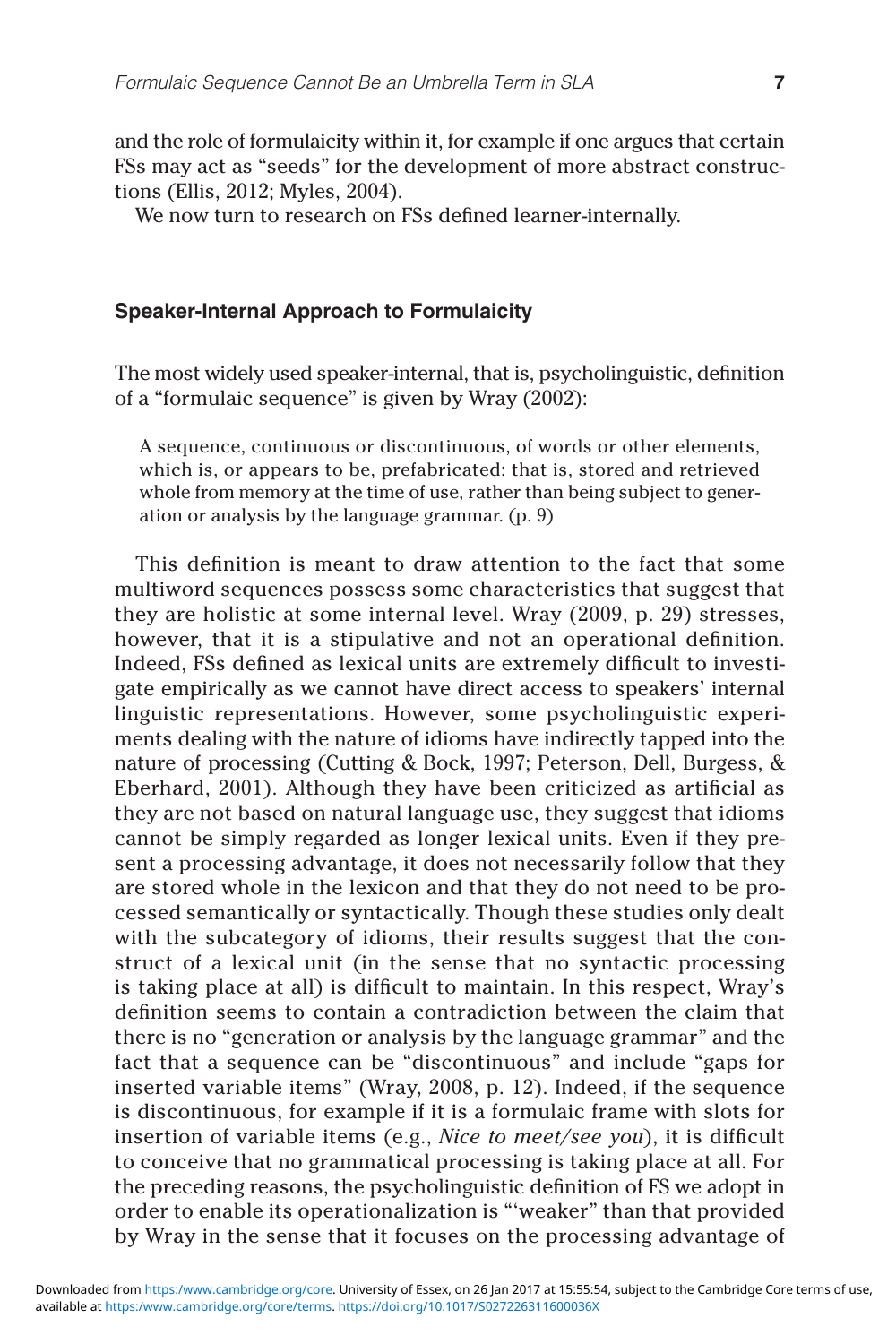FS rather than its holistic storage. The definition that we will use is the following:

A psycholinguistic FS is a multiword semantic/functional unit that presents a processing advantage for a given speaker, either because it is stored whole in their lexicon or because it is highly automatised.

Although it is not possible to reliably prove holistic storage, it is less methodologically problematic to demonstrate the faster and easier processing of certain sequences of words in relation to others. Moreover, the construct of an FS as a processing (rather than lexical) unit fits better with the notion of formulaicity as a graded phenomenon, with linguistic knowledge viewed as a formulaic-creative continuum (Ellis, 2012).

*Psycholinguistic FSs in Language Acquisition.* The role of psycholinguistic FSs in L1 acquisition has been studied extensively, and there is a consensus that they constitute an important part of child language: "That children do store and use complex strings before mastering their internal make-up is generally agreed" (Wray, 2002 , p. 105). Indeed, in the context of L1 acquisition, FSs need to be defined as unanalyzed multiword units, as they are a set of starter utterances that give entry into social interactions. They are not restricted to the very earliest stages of language development, and the acquisition of unanalyzed phrases actually increases in importance as vocabulary development progresses (Pine & Lieven, 1993). Their subsequent breakdown also continues into later stages of acquisition (e.g., Brandt, Verhagen, Lieven & Tomasello, 2011; Diessel & Tomasello, 2001).

Recently, research in L1 acquisition has been characterized by a massive increase in the size of the datasets available for analysis (Bannard & Lieven, 2012). These very large samples of children's interactions with their caregivers and the use of the trace-back method have shown that children repeatedly encounter a great number of multiword units (Bannard & Matthews, 2008; Cameron-Faulkner, Lieven, & Tomasello, 2003) and researchers have argued that "children have dedicated representations for word sequences that they frequently encounter" and that "these sequences form the basis of their developing productive grammars" (Bannard & Lieven, 2012, p. 4).

In similar ways to L1 acquisition, there is a large body of evidence showing that psycholinguistic FSs are prominent in the early stages of child L2 naturalistic acquisition and that they are used extensively both as communication and learning strategies. Wong-Fillmore ( 1976 ) studied five Spanish-speaking Mexican immigrant children over a nine-month period as they acquired English at kindergarten and school. One of the children, Nora, was described by Wong-Fillmore (1979, p. 221) as a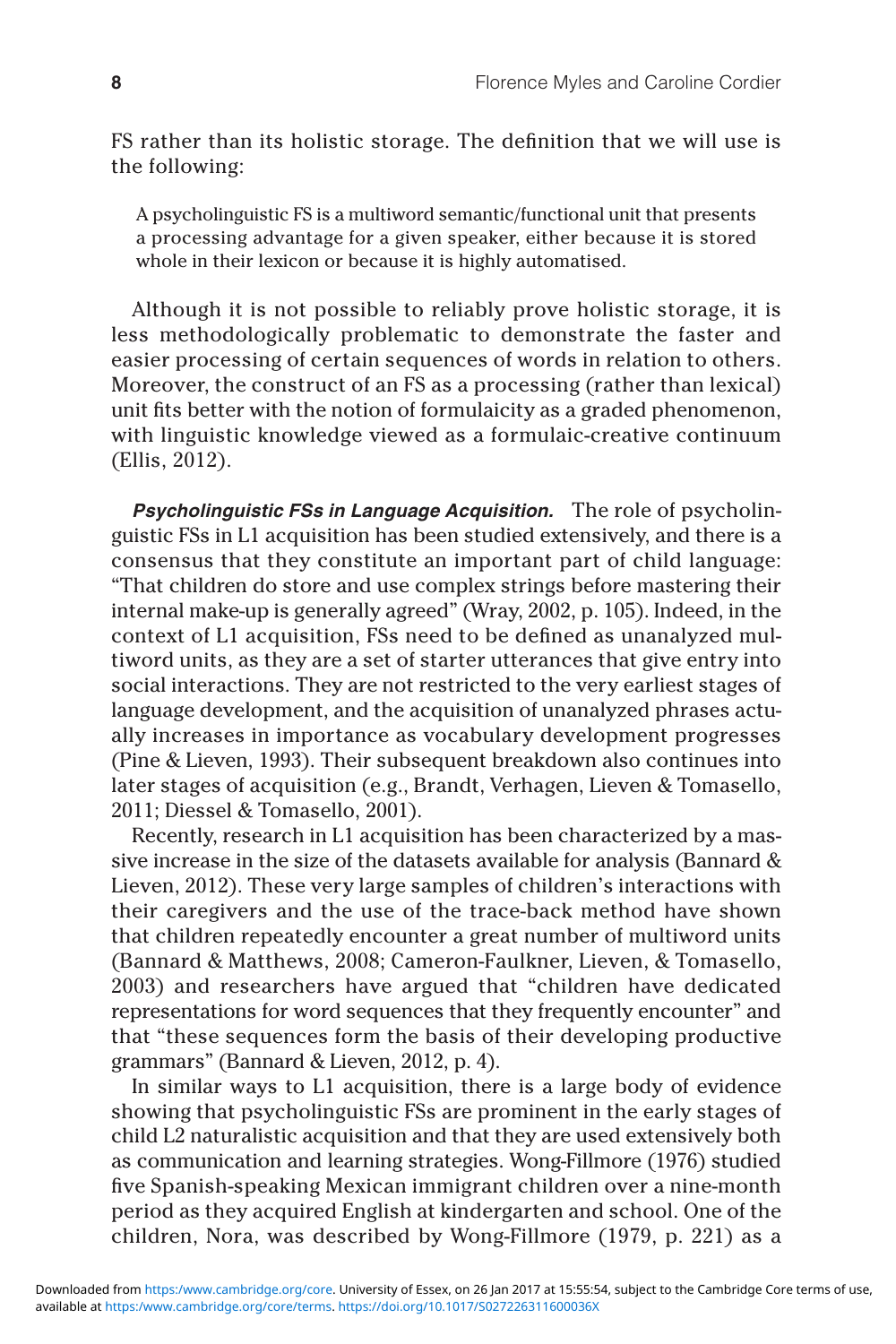"spectacular language learner." Her remarkable success was linked to her use of FSs and the way they fed into her productive grammar. Wong-Fillmore showed how Nora used specific FSs such as *I wanna play wi' dese* and progressively moved from them to more general patterns such as " $I$  wanna + VP."

In an instructed context, Myles and colleagues (Myles, Hooper, & Mitchell, 1998; Myles, Mitchell, & Hooper, 1999) tracked the development of several verbal and interrogative FSs in the same beginner learners over two years, for example, *j'aime* (I like), *j'adore* (I love), *j'habite* (I live), *comment t'appelles-tu?* (what's your name?), *où habites-tu?* (where do you live?). They showed that learners relied heavily on FSs initially, as they could not rely on their own linguistic resources in order to hold the kind of "conversations" required by the classroom context. FSs played a crucial role in the development of the learners' grammatical competence, with learners breaking down the chunks over time to use their subcomponents productively. The learners' first step was to keep the chunk intact but add a lexical noun phrase to it in order to make reference clear, for example, *Richard j'aime le musée* ("Richard I love the museum" with the intended meaning "Richard loves the museum") or *comment t'appelles-tu le garçon?* ("what's your name the boy" with the intended meaning "what's the boy's name?") *.* The breaking down process was visible in examples such as *Euh j'ai adore . . . oh no Monique j'ai adore . . . no Monique elle adore la . . . regarder la télévision* ("Erm I have love . . . oh no Monique I have love, no Monique she loves the . . . watching television"). Learners were shown to learn a stock of FSs, which provided a database for the construction of the language grammar (Myles, 2004), supporting Ellis's (1996, 2003, 2012) view of development moving from formulaic phrase to limited scope slot-and-frame pattern, to fully productive schematic pattern.

In more advanced learners, very little is known about the role played by psycholinguistic FSs. This is because, contrary to the research focusing on beginners, most of the research focusing on advanced learners investigates formulaicity defined in a learner-external way, such as idioms or collocations (Paquot & Granger, 2012; Yorio, 1989). However, as their L2 grammar develops, there is no reason to assume that L2 learners stop using holistically learnt sequences, in the same way as L1 children do not stop using them as they mature. Moreover, although they are no longer constrained to use FSs by an underdeveloped grammatical competence, chunking processes (Bybee, 2010; Ellis, 2003) can still take place in L2 learners who might use FSs as processing shortcuts (MacWhinney, 2008). The phenomenon of chunking and ensuing processing advantage is worth investigating in its own right, in L2 learners just as much as in NSs, without assuming they are the same. This is the purpose of this article, and it is therefore crucial to devise sound methodologies for identifying psycholinguistic FSs in advanced second language learners,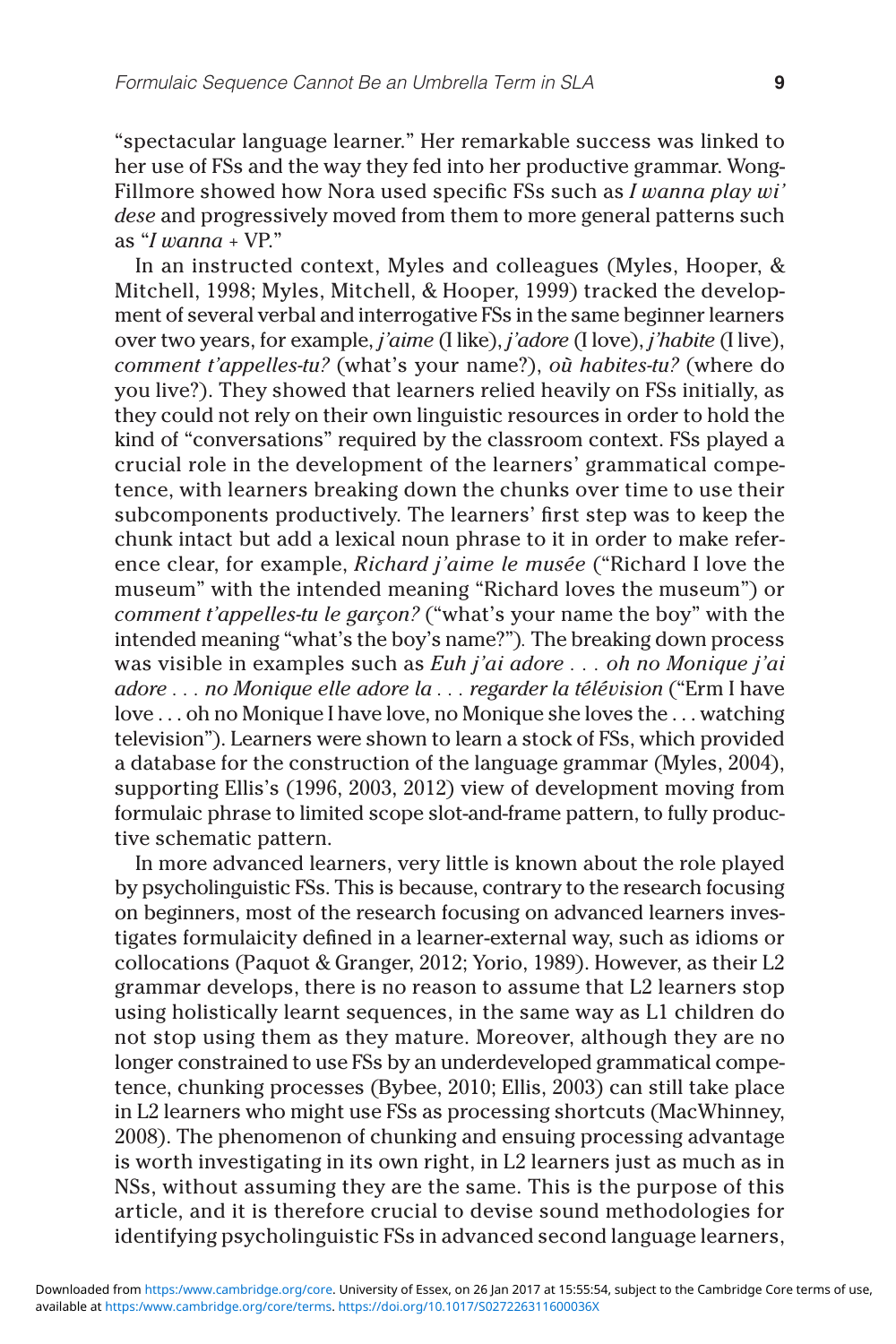independently of speaker-external sequences, especially as the substantial overlap between external and internal FSs found in NSs is unlikely to be present in an L2 context.

#### **Summary: FS Cannot Be Used as an Umbrella Term**

In view of the preceding empirical evidence, it is necessary for the sake of conceptual as well as methodological soundness to treat speakerexternal FSs and speaker-internal FSs as two distinct constructs. Without a clear awareness of the difference between the two constructs, researchers risk ending up "not talking about precisely the same thing" (Wray, 2012, p. 237) while thinking that they are, and making claims about all types of FSs when their results only apply to one type. We would go one step further and claim that these two different types of FS are conceptually fundamentally different phenomena, with one referring to an internal cognitive process and the other to an external linguistic phenomenon. For these reasons, we would like to argue that the term FS should be discontinued as an umbrella term, especially in the context of SLA: Two distinct terms and definitions need to be used to reflect conceptually different phenomena. Learner-external FSs, to be retermed as *linguistic clusters* (LC) can be defined as

multimorphemic clusters which are either semantically or syntactically irregular, or whose frequent co-occurrence gives them a privileged status in a given language as a conventional way of expressing something.

Learner-internal FSs, however, can be retermed as *processing units* (PU) and can be defined as

a multiword semantic/functional unit that presents a processing advantage for a given speaker, either because it is stored whole in their lexicon or because it is highly automatised.

The dichotomy between these two phenomena is particularly obvious in the L2 context, where the input learners are exposed to is less rich and more variable, and where the automatization processes have not necessarily been completed (or have been "wrongly" completed, i.e., incorrect sequences have been automatized). When investigating the psycholinguistic validity of externally defined FSs, that is, LCs, in L2 learners, experimental studies need to use sequences that are relevant to the L2 context, rather than idioms unlikely to be known by L2 learners. Indeed, when studies have used more transparent LCs, they have shown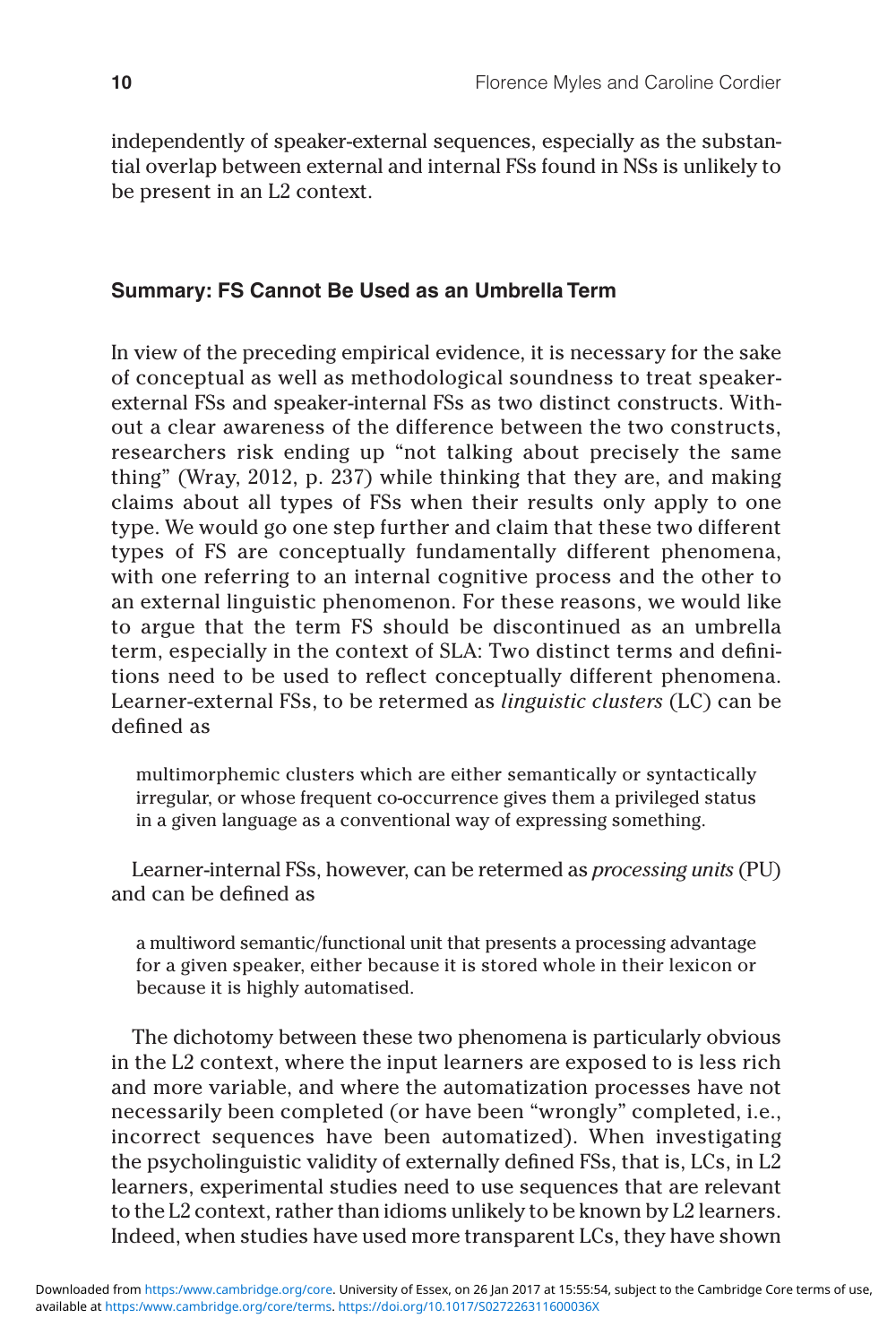that a processing advantage can be found in L2. However, the investigation of the status of learner-external FSs in L2 learning tells an incomplete story: In order to understand the development of formulaicity in L2 learners, we need to investigate what is formulaic in their own productions, that is, what is processed holistically or preferentially, whether it also happens to be formulaic in the language they are learning or not.

We now turn to the methodological issue of how learner internal FSs, which from now on we will refer to as PUs, can be identified in second language learners, focusing primarily on advanced learners where the task is much more challenging.

#### **IDENTIFICATION OF PROCESSING UNITS**

As underlined by Wray (2009, p. 28), identifying formulaic language is no simple task: "Researching formulaic language has many challenges but probably the single most persistent and unsettling one is knowing whether or not you have identified all and only the right material in your analyses." The researcher is faced with two opposite risks: that of not identifying all the right material and that of identifying too much material.

#### **L1 and Early L2 Acquisition**

In both L1 acquisition and the early stages of L2 acquisition, the crucial element that renders the process of PU identification relatively easy is the gap between the learners' simple productive utterances and their seemingly grammatically sophisticated nonanalyzed formulaic productions. In both cases, PUs are retrieved holistically because the learners do not yet have the productive grammar that would enable them to generate them online.

According to Peters ( 1983 ), a formulaic utterance in L1 acquisition usually stands out from productive utterances for several reasons: its idiosyncratic and frequent nature, its sophisticated structure compared to other productive utterances produced by the child, its frequent inappropriate use, its phonological coherence, its use in connection to a specific situation, and the fact that it has more than likely been picked up by the child in the linguistic input around them. These six characteristics need not be present at the same time for a sequence to be considered a formulaic unit. But Peters does not indicate whether some criteria should be considered more important than others.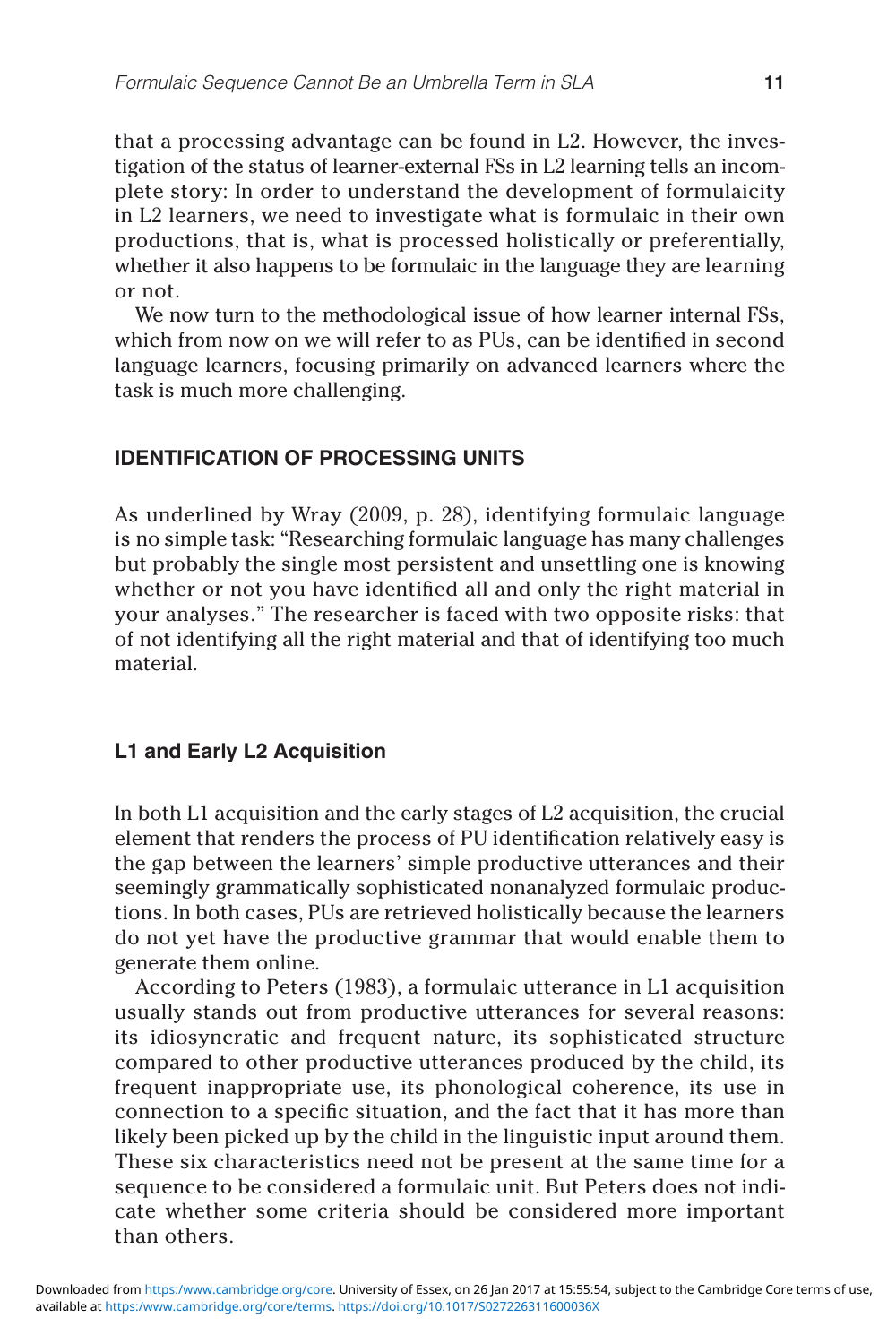Following Weinert (1995), Myles et al. (1998, 1999) adapted Peters's criteria to instructed L2 acquisition in order to identify unanalyzed chunks of language used by beginner learners. Similarly to L1 acquisition, one crucial criterion for the identification of unanalyzed formulaic chunks used by beginner learners is the fact that they are clearly beyond the learners' productive grammar, as exemplified by the obvious discrepancy between complex chunks that are uttered fluently, for example, *comment t'appelles-tu?* (what's your name?) and simple utterances generated online that are uttered haltingly, for example, *le nom?* (the name?), both with the same intended meaning (what's his name) and uttered by the same learner during the same session (Myles et al., 1999).

#### **Advanced Learners**

In the case of more advanced learners, the discrepancy between competence and performance cannot be apprehended in the same way because advanced learners' grammatical competence can allow the generation of complex grammatical sentences, and as a consequence formulaic productions do not stand out as clearly from productions generated online. Because advanced learners are able to analyze the PUs they use grammatically, holistic processing is a processing shortcut strategy and is not constrained by an underdeveloped grammatical competence like it is for early L1 or L2 learners. Moreover, the fact that advanced L2 learners produce fluent and sophisticated runs is no guarantee that these runs are PUs. As a result, the identification criteria used for L1 and beginner L2 learners are not straightforwardly applicable and need to be adapted.

Because most of the literature has focused on the construct of FS from a learner-external idiomaticity perspective (Paquot & Granger, 2012 ; Yorio, 1989), the identification criteria used are not concerned with the processing advantage of the sequences. Moreover, many researchers consider it impossible to investigate empirically psycholinguistic FSs, as there is no way to directly access the mental representations of learners in order to see what is stored holistically or not. However, the preferential processing of some units *can* be investigated, without making the claim that these units are necessarily lexical units stored whole in the lexicon, while recognizing the possibility that some of them undoubtedly are. In other words, for the sake of methodological validity, the only claim we can make is that some sequences present a quantitative difference in the way they are processed, without making the claim that this preferential processing necessarily involves a qualitative difference in the nature of these sequences, though recognizing that it might still be the case.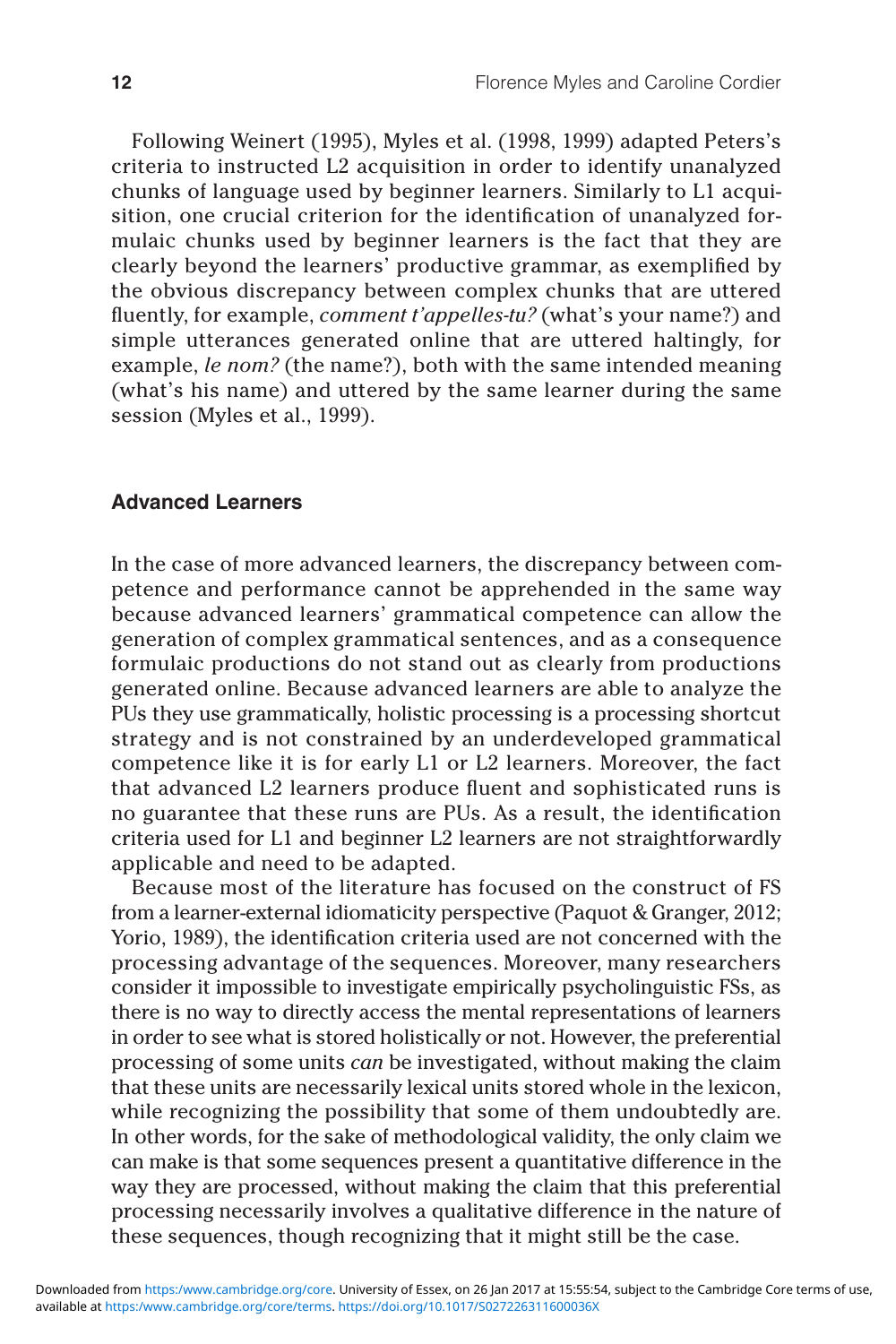### **Diagnostic vs. Hierarchical Approach to Identification**

In order to establish reliable justifications for researchers' intuitive judgments of what constitutes an FS, various checklists of criteria of formulaicity have been developed (Peters, 1983). For example, Wray's (2008) "diagnostic approach" includes 11 diagnostic criteria encompassing all the different characteristics used to identify FSs across various approaches to formulaicity (formal, pragmatic, statistical, psycholinguistic, etc.) and for various types of speakers (NSs; L1 and L2 learners).

These criteria include:

- Grammatical irregularity, for example, *if I were you*
- Lack of semantic transparency, for example, *kick the bucket*
- Specific pragmatic function when the FS is associated with a specific situation such as *happy birthday!*
- Idiosyncratic use by the speaker when the FS is the expression most commonly used by the speaker when conveying a given idea, for example, overuse of *don't get me wrong*
- Specific phonological characteristics used to demarcate the FS from the rest of speech, for example, when the sequence is pronounced fluently and with a specific intonation contour, for example *you're joking?*
- Inappropriate use, for example, *excuse me* in a context where *I'm sorry* would be appropriate
- Unusual sophistication compared to the rest of the speaker's standard productions, for example, *what time is it?* Versus *time?*
- Performative function, for example, *I pronounce you man and wife*

When adopting an exclusively psycholinguistic approach, such a diagnostic approach is problematic because there is a very high risk that it might lead to both the overidentification of some sequences as formulaic, and the underidentification of others. For example, if one takes the case of an idiom such as *kick the bucket*, it clearly fulfills the semantic irregularity criterion; however, its hesitant use by a L2 learner would show that it is constructed online, in which case it is not a PU and should not be identified as such. By contrast, the identification of a formulaic sequence of words spoken fluently and with a coherent intonation contour might be missed because it is not grammatically or semantically irregular. For example, *I don't know* can be a PU because it has been learnt and retrieved holistically by an L2 learner although it is a perfectly regular sequence. When using such a heterogeneous set of criteria, FSs of very different types will be identified, both learner-external LCs and learner-internal PUs. Many of them will not have any psycholinguistic reality, especially in the case of L2 learners. Wray is well aware of this issue and rightly underlines that not all of the criteria are applicable to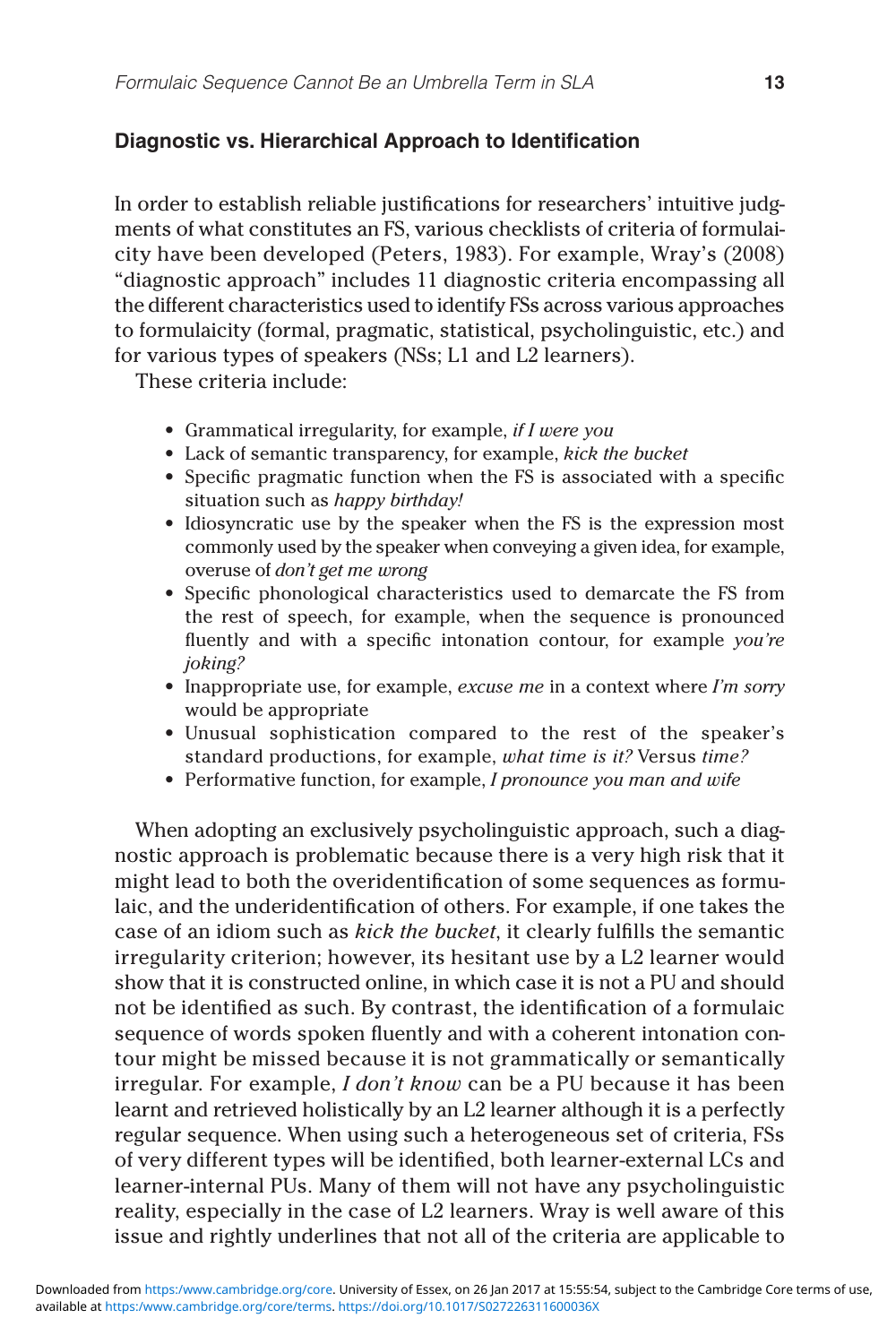all examples and that a subset of criteria needs to be chosen in order to answer specific research agendas and suit the type of data studied. For example, some criteria such as unusual complexity and inappropriate use are more appropriate to L1 or L2 learners than to NSs.

Among studies using such a diagnostic approach to identification (e.g., Wood, 2010), there is a consensus that not all criteria need to be present for a sequence to be considered formulaic. However, acknowledging that criteria can be optional is insufficient: It hides the fact that some of these criteria *have to* be present. In fact, in order to ensure coherence between definition and identification, it is essential to adopt a hierarchical method of identification in which the criteria that are considered defining criteria are not just optionally present but are necessarily fulfilled.

Giving a heavier weight to one criterion rather than another can drastically affect the corpus of identified FSs ultimately obtained. When defining FSs psycholinguistically, identification criteria showing evidence of preferential processing, such as phonological coherence, cannot just be optional. This implies that a sequence displaying some other characteristics of formulaicity such as semantic opacity, cannot be regarded as formulaic if it does not fulfill the phonological coherence criterion; for example, an L2 learner uttering *it's raining . . . cats ehm and . . . dogs* with pauses and hesitations is obviously not producing this sequence holistically, and it is therefore not a PU for that learner, even though it obviously is an LC.

Hickey (1993) already stressed the relative importance of some criteria over others in the context of L1 acquisition. She reused the identification criteria set by Peters ( 1983 ) but set them in a "preference rule system" (Hickey, 1993, p. 31), previously developed by Jackendoff (1983). A preference rule system "distinguishes between conditions which are necessary, conditions which are graded i.e., the more something is true, the more secure is the judgement – and typicality conditions which apply typically but are subject to exceptions" (Hickey, 1993, p. 31). It also specifies that "there is no subset of rules that is both necessary and sufficient, since the necessary conditions alone are too unselective" (1993, p. 31). Applying this preference rule system to Peters's existing criteria and adding a few additional ones, Hickey (1993, p. 32) outlines the following "conditions for formula identification" in L1 acquisition:

Condition 1 (Necessary and graded): The utterance is at least twomorphemes long Condition 2 (Necessary): Phonological coherence Conditions 3 to 9: All typical and graded

- Individual elements of an utterance not used concurrently in the same form separately:
- Grammatical sophistication compared to standard utterances
- Community-wide formula occurring frequently in the parents' speech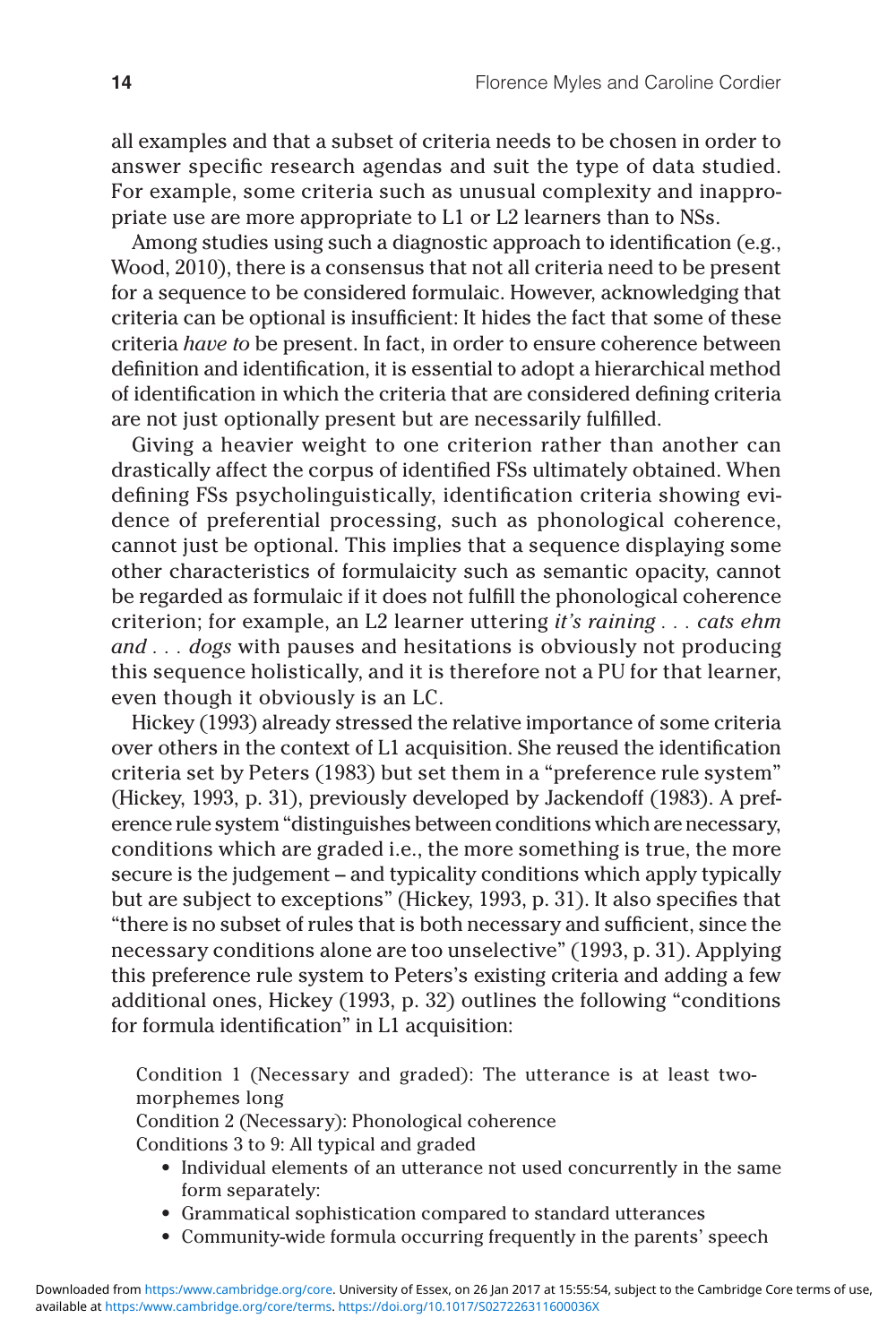- Idiosyncratic
- Used repeatedly in the same form
- Situationally dependent
- Used inappropriately

In spite of the importance of Hickey's contribution in providing a more methodologically sound approach to the identification of FSs, this work has largely been ignored and researchers have carried on using the diagnostic method despite its flaws.

Whatever context of identification one deals with, carrying out the process of identification hierarchically has important methodological consequences. If some criteria are necessary and others are only typical, the researcher has to proceed gradually by eliminating all the sequences that do not fulfil necessary criteria, thereby establishing narrower and narrower subsets of candidate FSs. For example, if one is interested in idioms in L2 learners, the necessary criteria to be applied will include semantic or grammatical irregularity, and the resulting subset of candidate FSs will both include LCs that are or are not processed holistically by learners (e.g., idioms uttered haltingly), and exclude PUs that are processed holistically but are not idioms. This is not problematic in this case, as holistic processing is not what the researcher is interested in. If, however, holistic processing is investigated, prosodic criteria of phonological coherence will need to be applied first, and the subset of sequences identified will exclude idiomatic sequences that are not phonologically coherent, such as the preceding example *it's raining cats and dogs* uttered haltingly.

## **A NEW HIERARCHICAL IDENTIFICATION METHOD**

As the very definition of a PU centers around its processing advantage within individual learners, the identification criteria used therefore necessarily need to be hierarchical in order to only include sequences that are processed holistically. This section presents and illustrates a novel hierarchical identification method.

#### **Necessary Criterion: Phonological Coherence**

Approaching the identification of PUs directly through phonological coherence, although rarely done, is not new because it was the main identification criterion used by Raupach (1984) in his study of formulae in the oral productions of German learners of L2 French. Within such a psycholinguistic approach, "utterance fluency" (Segalowitz, 2010), that is,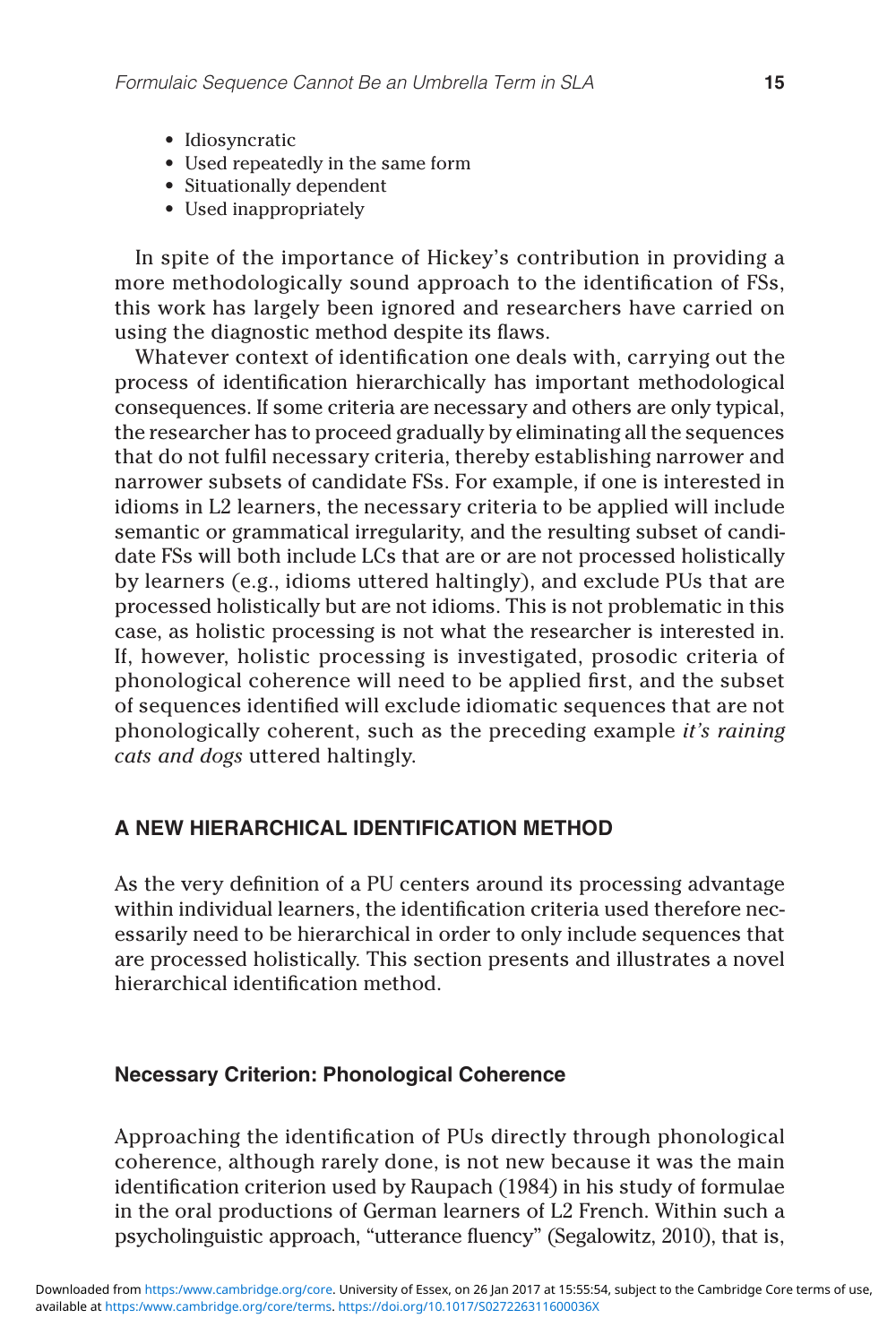the temporal and phonetic variables of speech, can provide an indirect access to "cognitive fluency," that is, the underlying cognitive processes of language production (Rehbein, 1987).

The various characteristics showing ease of processing evoked in the literature can be subsumed under the term *phonological coherence* and concern either the temporal aspect of speech (fluent pronunciation and acceleration of the articulation rate) or the phonetic aspects of speech (coherent intonation contour and phonetic reductions). As pointed out by Dahlmann (2009), apart from fluent pronunciation, most of the other aspects indicating ease of processing, for example intonation, are very difficult to precisely measure in practice. This is why, when these features have been applied at all for the identification of holistic units, they have been used only in rather small datasets (e.g., Lin & Adolphs, 2009), or as a guidance for intuitive judgements (e.g., Wray & Namba, 2003 ), rather than systematically. With this in mind, the most practical way to operationalize the criterion of "phonological coherence" is through the study of fluent pronunciation and to only use the additional characteristics of phonological coherence (intonation, phonetic reductions, and acceleration of the articulation rate) as reinforcing factors in the identification process.

Raupach (1984) approaches the identification of PUs directly through the study of fluent speech units (Möhle, 1984). He bases his method of identification on Goldman-Eisler's (1964) distinction between newly organized propositional speech and old automatic speech made of ready-made sequences and on her findings that pauses are more likely to occur in propositional than in automatic speech. As a first identification step, he proposes to list the strings uninterrupted by unfilled pauses and also to consider prosodic features such as intonation phenomena as possible unit markers. He then proposes to break these strings up into smaller segments by considering hesitation phenomena such as filled pauses, repeats, drawls, and false starts in order to obtain "possible candidates" for "PUs" (Raupach, 1984, p. 117). He points out that other criteria could also be used for a more detailed analysis such as changes in the articulation rate as well as frequency (defined learner-internally rather than as frequency counts in the target language).

A main problem with Raupach's (1984, p. 119) method of identification, as he admits, is that it is based strictly on prosodic cues, making it impossible to distinguish a fluent run and a PU: "[N]ot all segments produced within the boundaries of hesitation phenomena can be regarded as candidates for formula units." However, Raupach (1984, p. 117) remains silent on his way of discriminating between fluent runs that are not formulaic and formula units, and when he mentions "supplementary evidence" needing to be supplied, he does not say which type. As a result, though criteria based on the phonetic and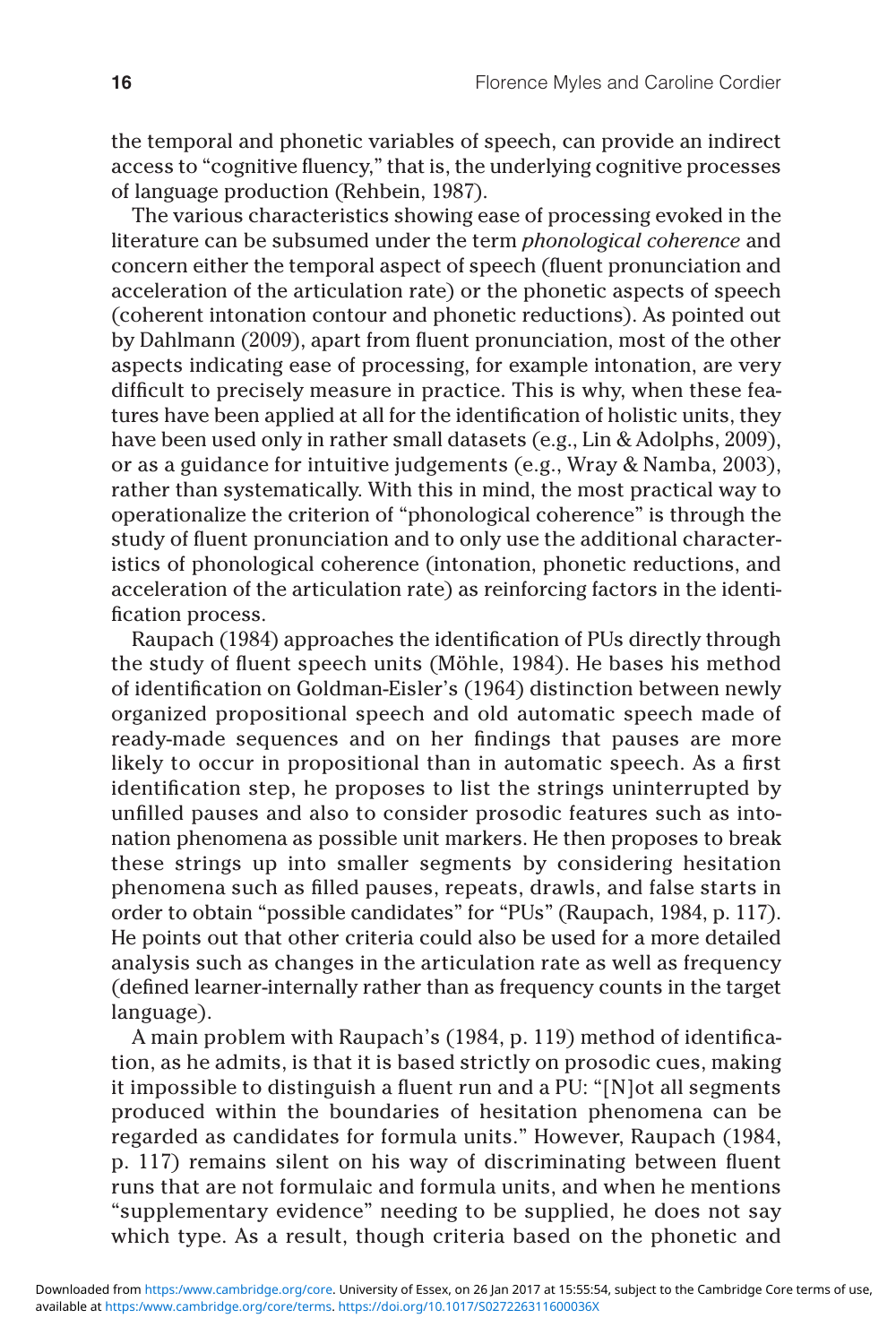prosodic characteristics of the utterance are essential for the first stage of identification, they are insufficient and need to be complemented by additional criteria showing the holistic dimension of the unit.

However insufficient and imprecise Raupach's approach might be, his method of marking fluent runs is an effective first step in the process of identification of PUs when dealing with oral speech. Raupach's method raised an objection from Lin  $(2010)$  who suggested that the criterion of fluent pronunciation is not suitable for advanced L2 learners. According to her, the speech of advanced learners does not present enough disfluencies for the researcher to be able to isolate PUs within it. However, Lin's objection is undermined by the fact that the types of pauses Raupach recommends to use are very short. He used 0.3 second in his study but recommends using even shorter pauses of 0.2 second. Such short pauses cannot simply be equated with disfluencies and are likely to come up very frequently in the speech of advanced learners, as they would even in the case of NSs (Riggenbach, 1991). By contrast, the absence of such short pauses can be regarded as indicating a processing advantage. As a result, using the criterion of fluent pronunciation when the pause threshold is as low as the one chosen by Raupach, is an effective way of creating a subset of candidate PUs. Although this criterion is insufficient on its own, it has to be necessarily fulfilled for a sequence to be considered for formulaicity. Even if a sequence fulfils all the other conditions that are about to be described, it cannot be considered formulaic if it is not pronounced fluently as this would indicate that it has been put together online rather than processed as a unit.

We suggest the following way of operationalizing a "fluent run": To be considered fluent, a multiword sequence must be pronounced: without filled or unfilled pauses longer than  $0.2$  second;<sup>1</sup> without any syllable lengthening; and without any repetition or retracing.

#### **Necessary Additional Presence of a Criterion Showing Unity**

Additional criteria must be applied on the subset of candidate PUs obtained after the criterion of fluent pronunciation has been applied. Indeed, although fluent pronunciation shows ease of processing, the identified fluent sequence also needs to display characteristics of unity to be considered a PU. Consequently, the next step is to identify, among all the fluent multiword runs in a corpus, the ones that contain one or more PUs, that are not only processed easily but also possess a holistic quality, be it formal, semantic, or functional. At least one typical condition showing a holistic dimension must necessarily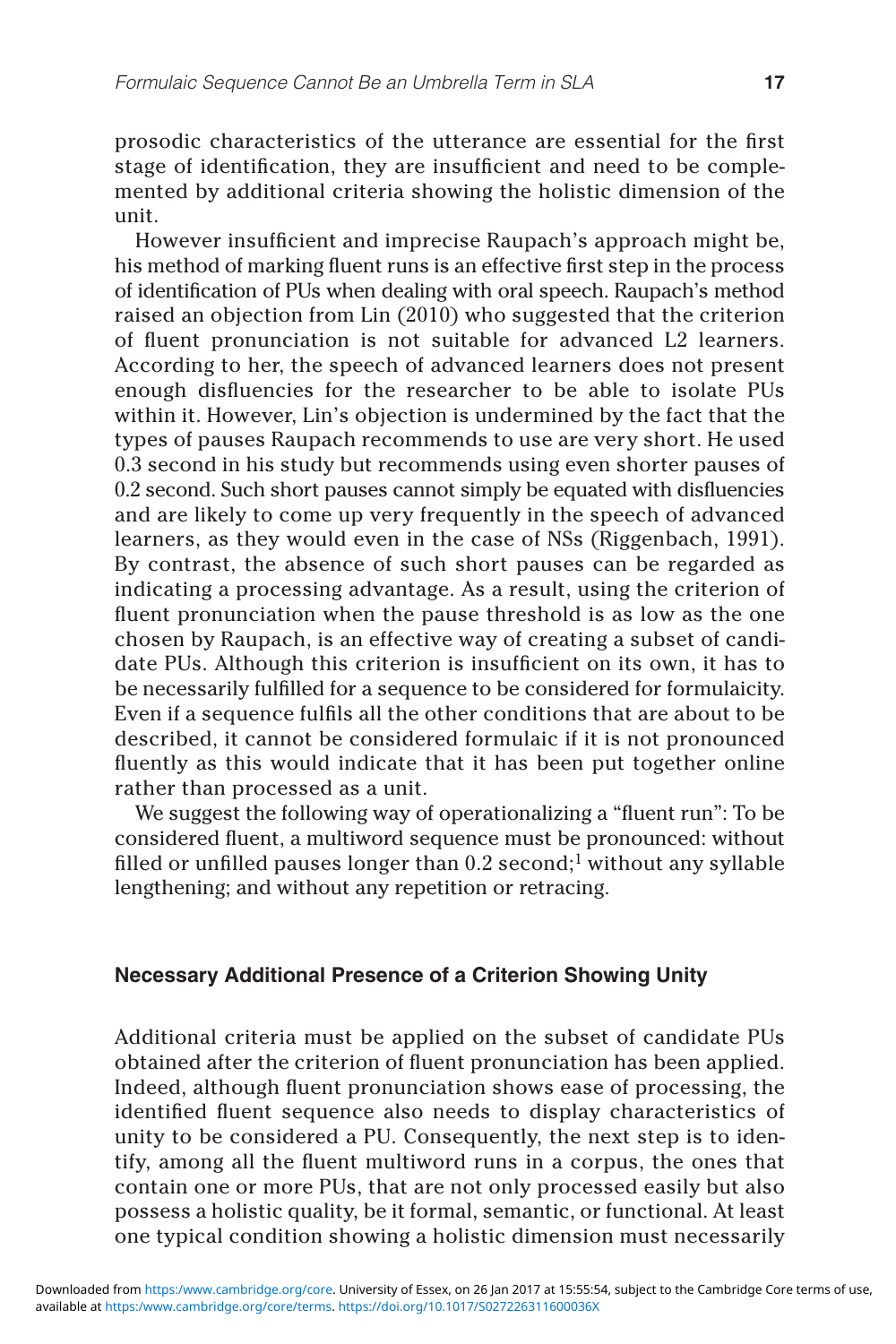be present for a given fluent sequence to be considered a PU: semantic/ functional unity or holistic mode of acquisition, as illustrated in the following sections.

*Semantic/Functional Unity.* There are many ways in which sequences can display semantic and/or functional unity. For example, this category will include a very wide range of sequences such as expressions to refer to common places *at university*, *at home*; time expressions *last year*, *at the moment*; expressions to introduce one's opinion *in my opinion*; as well as multiword NPs referring to a single entity such as *coat of arms.* The criterion of semantic/functional unity can also include sequences finding their unity in their function as fillers *I don't know*, *don't get me wrong.* It will also include semantically irregular sequences that have a holistic quality because their meaning only makes sense when the whole of the sequence is considered, as for example the metaphorical idiom *it's raining cats and dogs*, which does not equal the sum of the meaning of its parts. Highly idiomatic constructions such as *to look forward to*, although not strictly speaking irregular, also have a holistic form to meaning mapping and are unlikely to have been generated productively.

The expressions thus identified also tend to display grammatical unity in the sense that they correspond to a full grammatical constituent such as a nominal phrase *last year* or a prepositional phrase *in my opinion*. However, this needs not be the case as what matters is the holistic form-function mapping, even if the form in question is not a grammatical unit. For example, a sequence such as *I think that* is made of a verb phrase and a complementizer. Nonetheless, it has a holistic quality because the sequence in its entirety can clearly be mapped to one functional goal, which can be described as "introduce one's opinion."

*Sequences Learnt Holistically.* Although every learning experience has a unique quality, if one considers an homogenous group of learners having been exposed to the L2 in a comparable instructional setting, it is reasonable to suppose that some of the input they have been exposed to has some degree of similarity and that to some extent, they all have been taught extremely commonplace sequences that can be described as "necessary topics" (Nattinger & DeCarrico, 1992) such as saying their name, telling the time, likes and dislikes, and so forth. Knowing the importance, for example in the British instructional context (Mitchell & Martin, 1997), of the rote learning of common classroom routines that are highly formulaic, many such sequences will have been taught holistically, and it is reasonable to assume that they retain their holistic nature.

The application of any one of these criteria showing the unity of a sequence to the previously identified fluent runs will identify PUs in a learner corpus.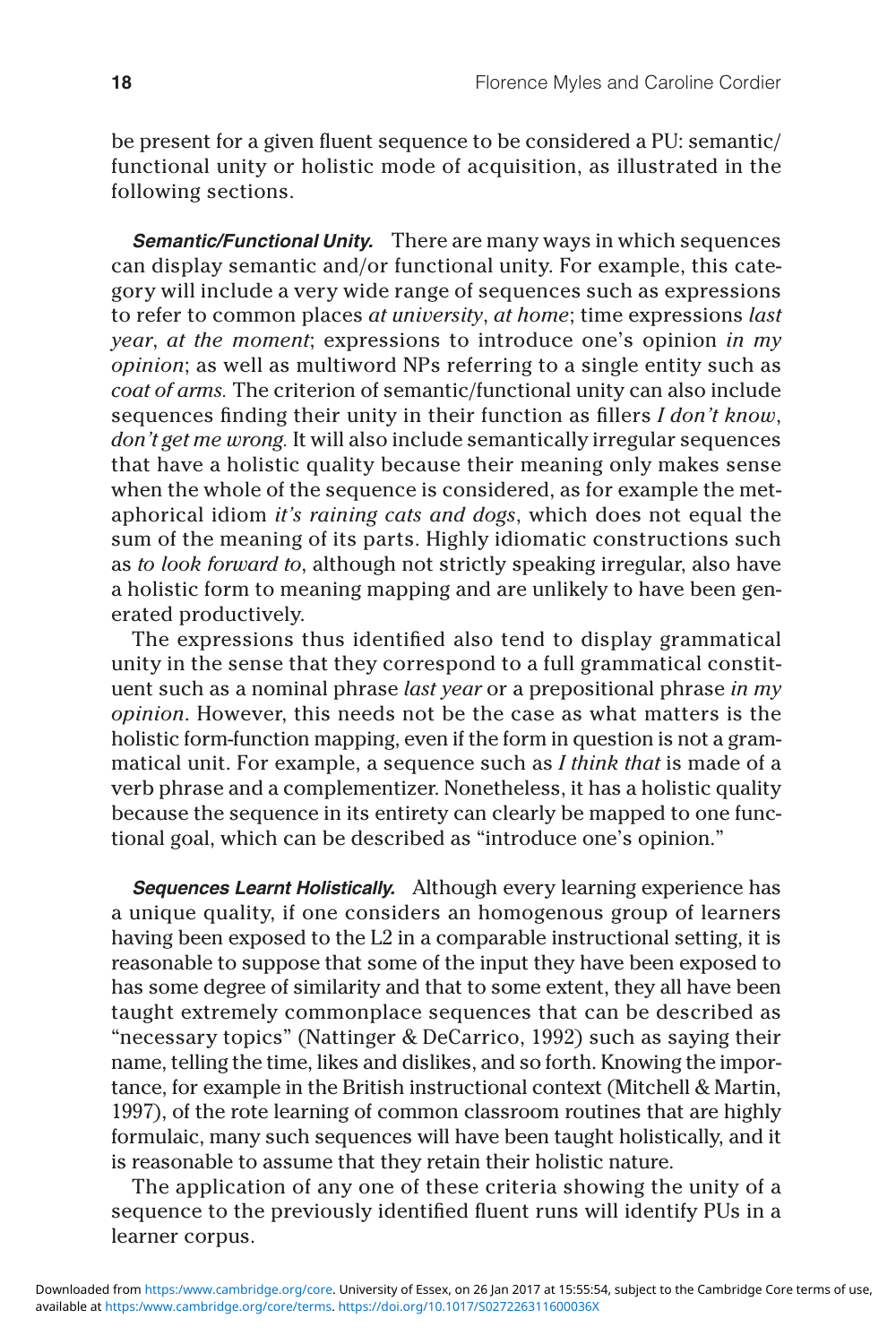#### **Reinforcing Criterion: Frequency**

Because PUs are learner-internal and learner specific, frequency counts can only be carried out on the productions of the learner(s) investigated; the fact that a sequence is frequent in other corpora is no guarantee that it will be part of a particular learner's formulalect. Ejzenberg (2000) has used such an intralearner approach to frequency, that is, how often a given sequence occurs within the same learner either in the same task or across tasks. Wray (2008, p. 118) adopts a similar speakerinternal perspective when she proposes to consider a sequence formulaic when "this precise formulation is the one most commonly used by the speaker when conveying this idea."

However, interlearner frequency (i.e., the frequency of occurrence of a given sequence across a group of learners) can also be relevant within a learner-internal approach, but only if the group of learners is relatively homogeneous in terms of proficiency and educational experience (Eizenberg, 2000). Wray  $(2008, p. 120)$  also suggests that a given sequence is formulaic when "there is a greater than chance-level probability that the speaker will have encountered this precise formulation before in communication from other people." For example, in many foreign language classes, learners are all taught holistic sequences about family, the weather, likes, dislikes, and so forth. If it can be shown that a given sequence is used by the majority of the learners under scrutiny, even though it is only used a small number of times by each of them, it can be considered a candidate for formulaicity. This criterion captures the store of automatized sequences common to L2 learners having been exposed to similar input.

Even such a learner internal approach to frequency, however, is not unproblematic. First, the frequency thresholds adopted can only be arbitrary, and are likely to be quite low in the context of the productions from a single learner. Additionally, raw frequency is simply not an adequate measure of formulaicity, as in order to capture the extent to which a word string is the preferred way of expressing a given idea, we need to know not only how often that form is found in the sample, but also how often it could have occurred (Wray, 2002). Calculating this kind of frequency ratio (number of times PU occurred/number of times this idea has been expressed) would be the only way to compensate for the fact that some messages are much more common than others. Finally, the automatic extraction of the most frequent clusters in a given corpus does not take account of semantic coherence: For example, a sequence such as *and the* might be very frequent but is not a PU given its lack of formal, semantic, or functional unity.

Because of these limitations, frequency can only be used as a reinforcing rather than necessary criterion when identifying a PU, and can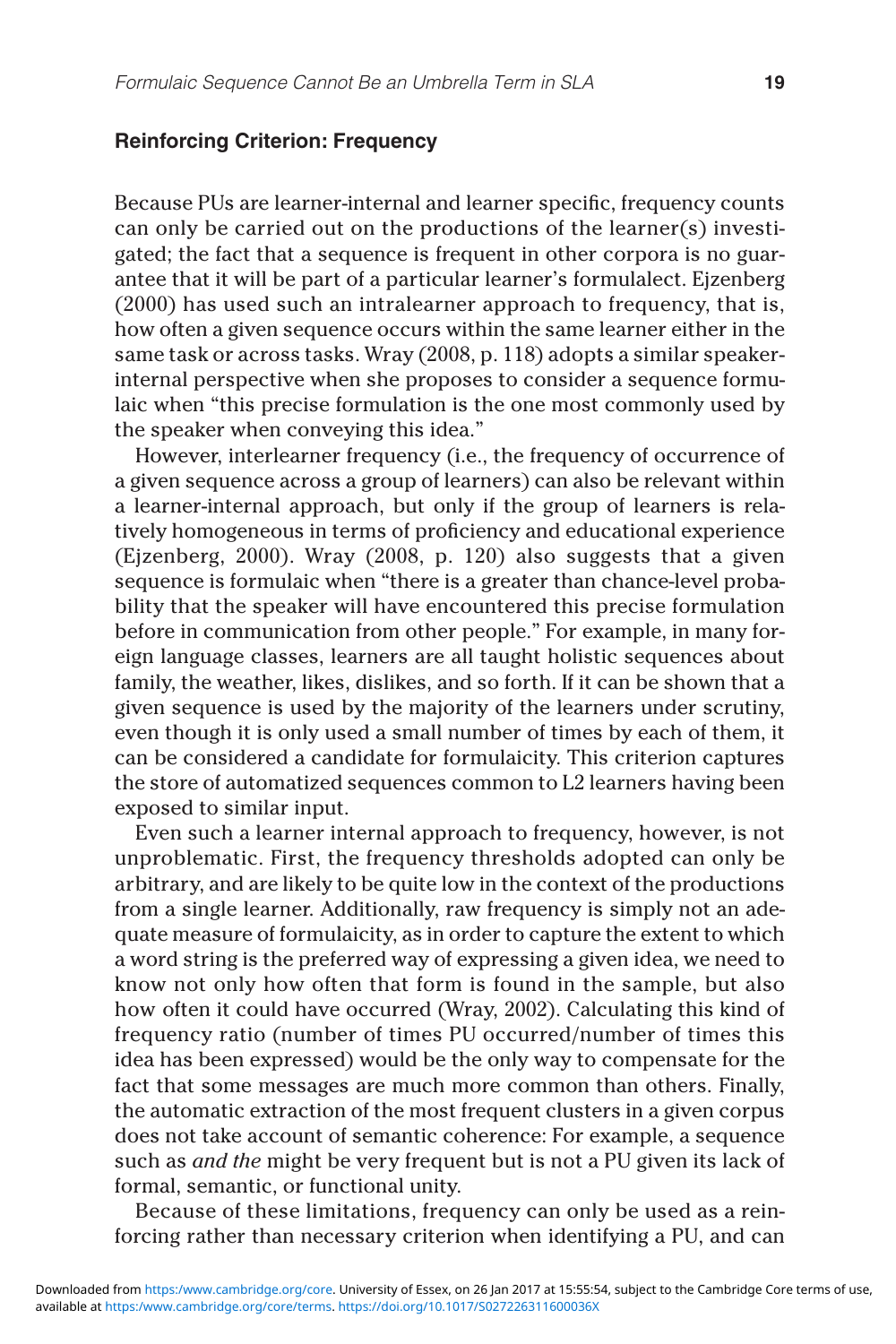only be established within a specific corpus (e.g., the corpus from one learner, from a homogeneous group of learners, or from classroom interaction). Because frequency is considered a graded criterion, the more frequent a unit is within the same learner or across a homogeneous set of learners, the more reliable its status as a PU will be.

#### **Summary of Hierarchical Method**

The hierarchical identification method we propose in order to identify PUs in advanced L2 learners can be summarized as follows:

- 1. *Necessary* criterion, applied first on the data in order to obtain a subset of candidate PUs: Fluent pronunciation of a multiword sequence: that is, without filled or unfilled pauses longer than 0.2 second; without any syllable lengthening; and without any repetition or retracing. Additionally, fluent pronunciation may go hand in hand with phonetic reductions or phenomena such as liaison or an acceleration of the articulation rate. This criterion is applied first, to extract a subset of "processing strings" on which the other criteria are then applied in order to identify PUs.
- 2. *Necessary* additional presence of at least one typical criterion showing the unity of the sequence: either (a) holistic form-meaning/function mapping or (b) likely presence of the sequence in the input received by the learners. As previously explained, because the identification method used is hierarchical, this second criterion is only applied on the subset of fluent sequences obtained after the first step of the identification process. The application of this additional necessary criterion enables to discriminate between fluent strings and PUs.
- 3. *Graded* criterion (i.e., not necessary but strengthening the case for formulaicity in the identification process): intralearner frequency (frequency of occurrences of a given sequence within the same learner) and/or interlearner frequency (frequency of occurrences of a given sequence across the learners **if** an homogeneous group).

The following section outlines how this identification method was applied to a large corpus of advanced L2 learners of French (for details of the corpus, see Cordier [ 2013 ]).

#### **Illustration of Hierarchical Method**

**Annotation of Oral Files.** In order to identify fluent runs, the software Praat can be used (http://www.fon.hum.uva.nl/praat/), as it enables the precise measurement of very short pauses. Additionally, it allows for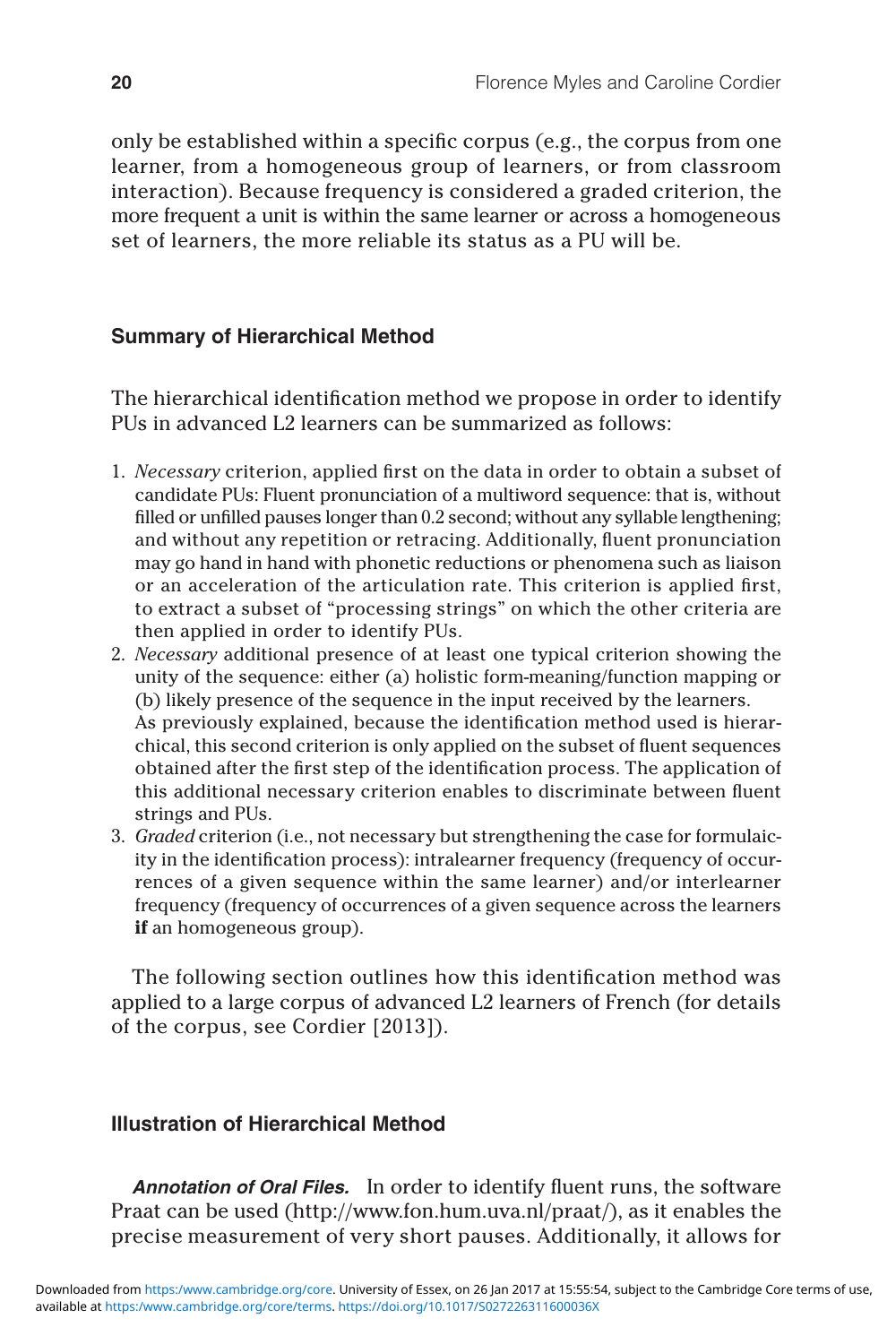annotations to be made on separate tiers, which are useful for incorporating all necessary information on a single file (e.g., orthographic transcription, syllable counts). Figure 1shows 3.75 seconds of an annotated learner file from the corpus (Cordier, 2013).

The first tier  $(1)$  is used to mark pauses of 0.2 seconds or more  $(\#)$ , runs of fluent speech as well as irrelevant material  $(*)$  to be discarded (e.g., questions or comments by the researcher; laughs; sentences in English). "'I"' is the initial of the learner. Pauses more than three seconds are indicated and discounted from the calculation of pause time, as they indicate communication breakdown or end of a topic  $(Riggenbach, 1991)$ .

The second tier (2) is the orthographic transcription of the learner's utterance. The third tier (3) is used to count the number of syllables in each fluent run. The fourth tier  $(4)$  contains the transcription of the PU identified in some of the fluent runs by applying the "additional" criteria outlined in the preceding text (semantic or functional unity; holistic nature of the sequence in the input). The fifth tier  $(5)$  indicates the number of syllables in the PU identified in the previous tier.

The annotation of files in this way enables detailed comparisons to be made in the number and length of PUs produced by learners as a proportion of their total output. This method was applied to a large dataset of advanced French L2 learners collected before and after a sevenmonth stay in France (Cordier, 2013; Cordier & Myles, forthcoming a, b), enabling the analysis of how formulaicity changed during and after a substantial stay in an immersion context.



**Figure 1.** Example of an annotated Praat script (visible part = 3.75 seconds of the sound file).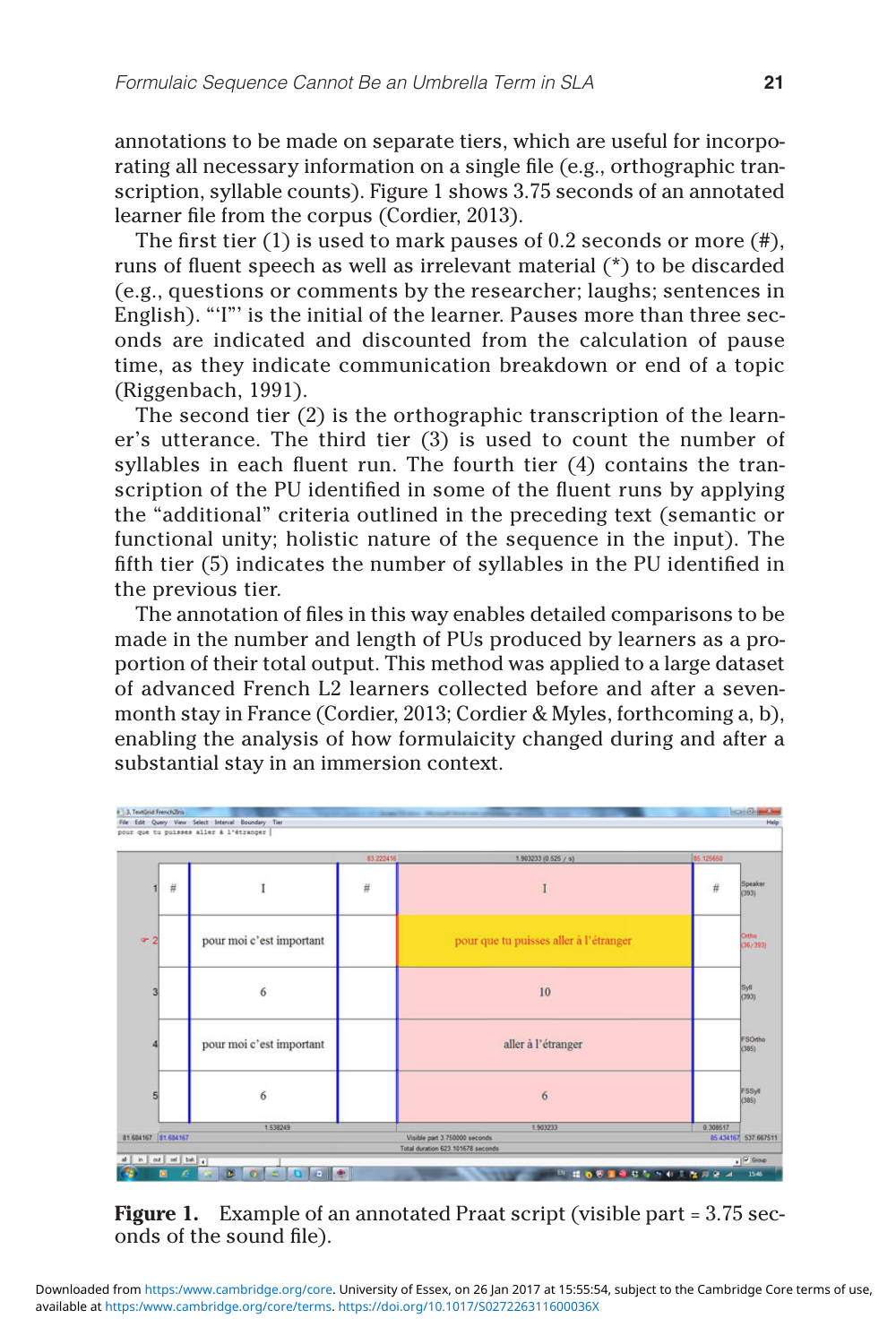*Consequences of Applying Hierarchical Method.* Applying this method to identify PUs in a corpus of advanced learners of French (Cordier, 2013 ) had importance consequences for understanding the chunking processes in L2 development. Many PUs would have been missed applying more traditional criteria, and conversely, some halting attempts at using idiomatic expressions would have been wrongly included.

For example, most sequences identified as formulaic in this study were grammatically regular. Irregular or highly idiomatic sequences, though not absent from the corpus, represented a small minority of the units identified. Learners used PUs extensively, but their nature was very different from conventional idiomatic expressions. Also, the incorrect use of sequences that were shown to be PUs was relatively frequent, for example *sur les nouvelles* ("on the news" rather than *aux informations*) or *dans le soir* ("in the evening" rather than the idiomatic *le soir*). These are fossilized strings that would not have been picked up by traditional methods looking for conventional expressions. Learners also sometimes incorrectly blended two different expressions, for example, *en ce moment là* (a confusion between *en ce moment* – at the moment – and *à ce moment là* – at that moment). Some erroneous PUs gave an interesting insight of how breaking down well-established PUs into their constituents can be challenging for learners, even at advanced levels. For example, one learner consistently misused *c'est*, (it is) in expressions involving *tout est* (everything is) producing strings such as *tout c'est calme* (everything it is calm), *tout c'est fermé* (everything it is closed). These are just a few examples, used to illustrate the importance of the methodology used. The nature and types of formulaic sequences identified when applying a methodology aimed at identifying PUs only are very different from the types of learner-external FS typically discussed in the literature on advanced learners (Forsberg, 2009; Yorio, 1989).

Another marked difference between what this study identified as PUs and previous studies of FSs in advanced L2 learners, was how common they were. In Cordier's (2013) study, PUs represented more than a quarter (27.8%) of the language produced by these advanced learners. This contrasts with studies having adopted a learner-external approach that have shown that L2 learners use very few idiomatic expressions, even at advanced levels. These results showed that L2 learners' difficulty with mastering idiomatic language should not be equated with the fact that they do not use chunking, which was actually very prevalent in their language.

#### **CONCLUSION**

This article has aimed to clarify some conceptual issues underpinning the identification of formulaic language in second language learners.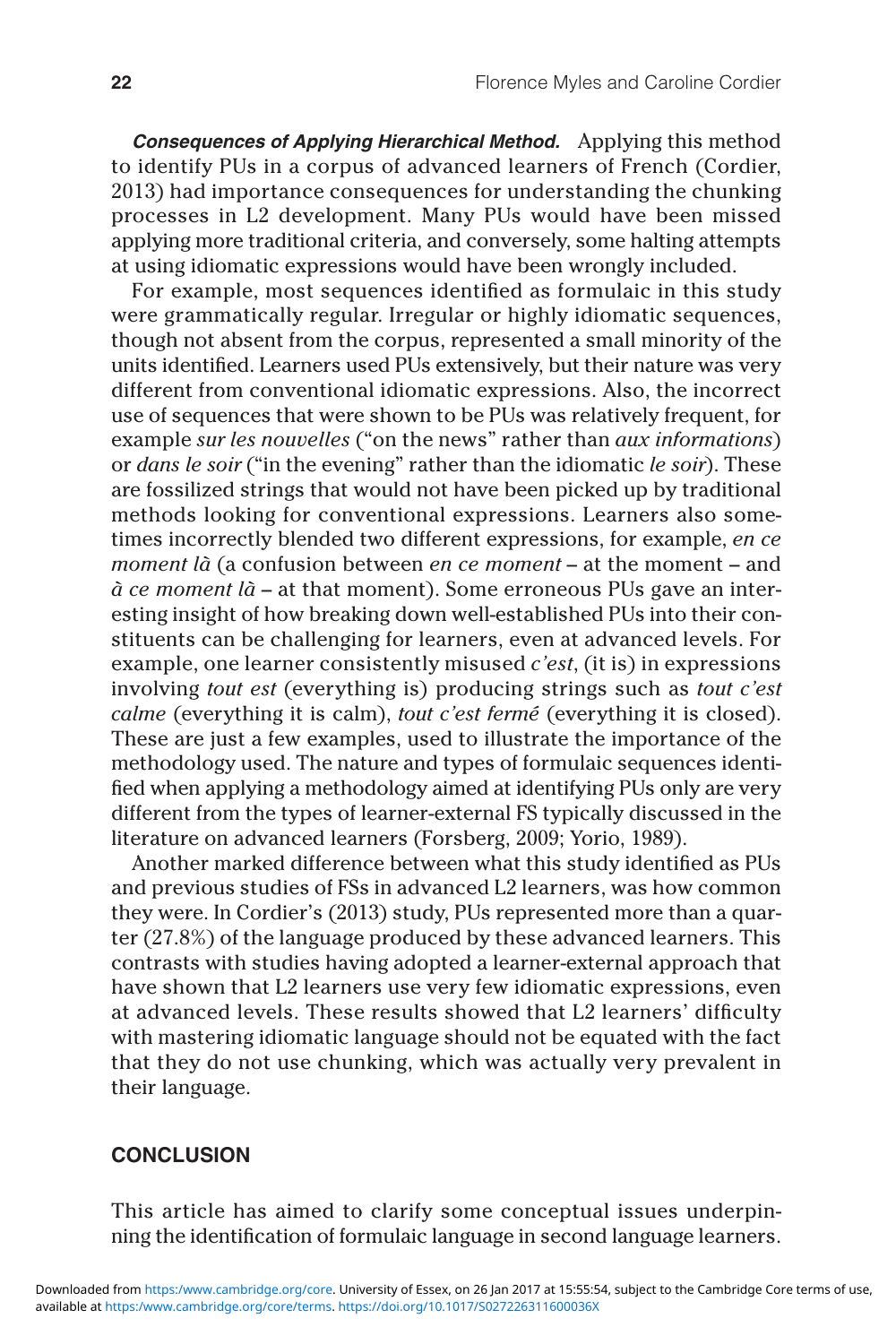Because the term *FS* has been used with a multiplicity of meanings, not always compatible with one another, the literature has not always been clear about exactly what it is measuring: Is it what is formulaic in the language around learners, and which they often have some difficulty appropriating, resulting in a perceived lack of naturalness even at advanced stages? Or is it what is formulaic within the particular idiolect of a learner, that is, what this particular learner processes as a unit, either because it has been learnt as such, or because it has been automatized? In NSs, the two often overlap: NSs have usually automatized the formulaicity in the language around them. But in second language learners, this cannot be assumed: An idiomatic expression might not always be learnt as a whole, as is visible when they produce such sequences haltingly or with errors (e.g., *it's raining /pause/ dogs and cats*). Conversely, they might have automatized erroneous sequences that have become formulaic within their idiolect, even though they are not formulaic in the language they are exposed to (e.g., *in the bus* instead of *on the bus*).

In order to determine that something is formulaic within an individual learner, we have to show that a particular sequence presents a processing advantage when compared to other sequences. Its formulaicity in the language is not a guarantee of its being processed holistically, as many examples from learners attest. This is the first necessary criterion: Any sequence that is not produced fluently cannot be formulaic as the very existence of disfluencies shows it is put together online rather than retrieved as a whole. Of course, not every fluent run is formulaic, and additional criteria have to be applied in a second stage to ascertain the unity of the sequence, be it formal, semantic, or functional. Furthermore, frequency within the dataset produced by a specific learner or set of homogeneous learners can be used as an additional criterion, when it can be shown that a specific FS is the preferred way of expression for this learner or set of learners. Such a hierarchical method of identification is necessary to ensure coherence between definition and identification in order to bring clarity to the rich but complex research on psycholinguistic formulaicity.

Because learner-internal and learner-external formulaicity are different phenomena, we argue that the term FS should stop being used as an umbrella term in SLA research, and that learner-external FSs should be renamed as LCs, and learner-internal FSs as PUs. Only then will the confusion about what type of formulaicity is investigated cease, and appropriate methodologies for their identification chosen, enabling rigorous investigation of these two different phenomena.

*Received 20 December 2015 Accepted 30 August 2016 Final Version Received 7 September 2016*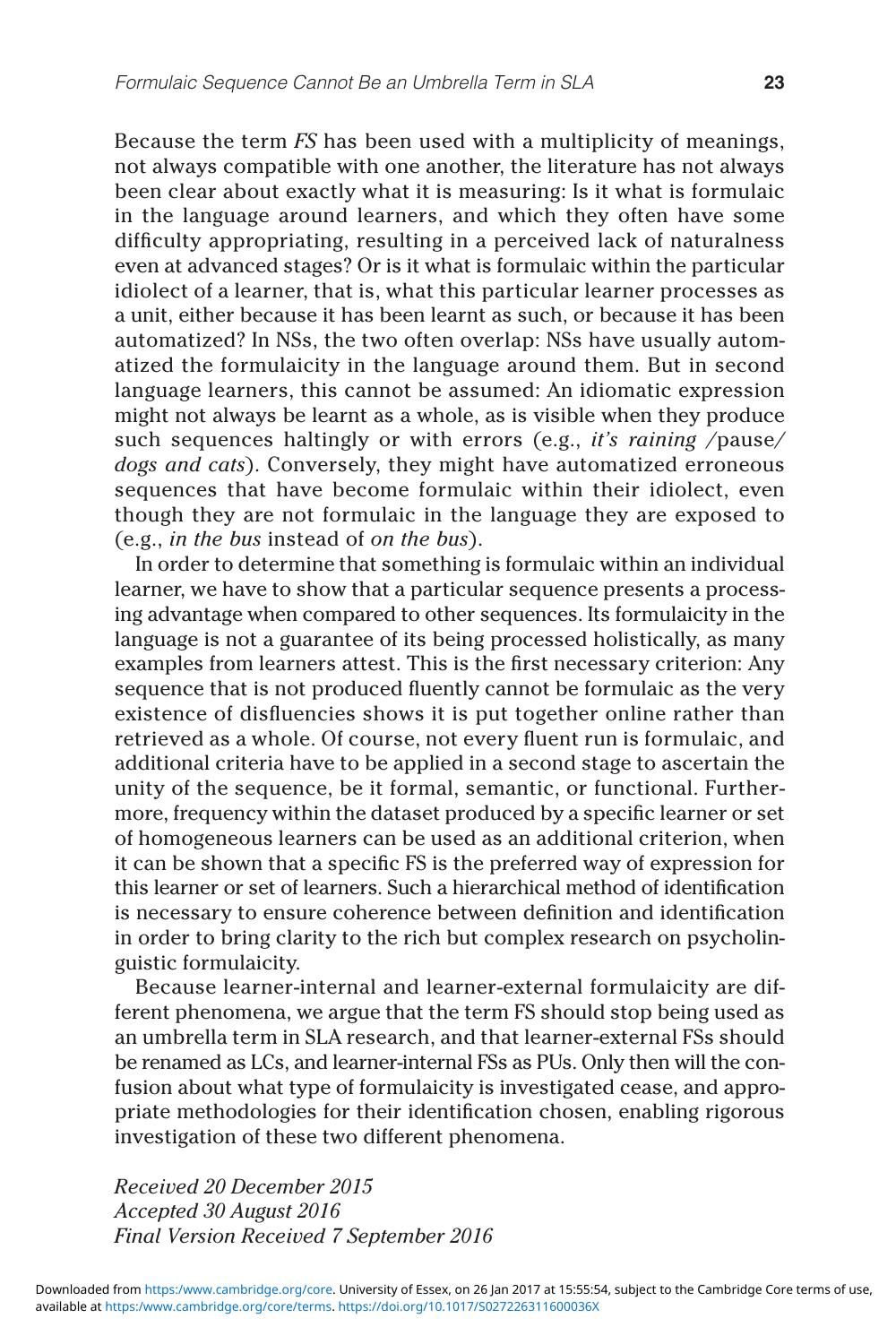#### **NOTE**

1. According to Goldman-Eisler ( 1968 ), the auditory threshold is around 0.20 to 0.25 seconds. This suggests that pauses shorter than this threshold can hardly be perceived. Moreover, Towell, Hawkins, and Bazergui ( 1996 , p. 91) underline that, if the pause cut-off point is too low (e.g., Griffiths  $[1991]$  suggests 0.1 second), the analyst may be confused by displays in which an apparent pause is in fact the stop phase of geminated plosives or is due to other normal pronunciation phenomena. However, a longer threshold (e.g., 0.5) would be tapping into disfluencies rather than units of processing.

#### **REFERENCES**

- Bannard , C. , & Lieven , E.( 2012 ). Formulaic language in L1 acquisition . *Annual Review of Applied Linguistics*, 32, 3-16.
- Bannard, C., & Matthews, D. (2008). Stored word sequences in language learning: The effect of familiarity on children's repetition of four-word combinations . *Psychological Science*, 19, 241-248.
- Brandt, S., Verhagen, A., Lieven, E., & Tomasello, M. (2011). German children's productivity with simple transitive and complement-clause constructions: Testing the effects of frequency and variability. *Cognitive Linguistics*, 22, 325-357.
- Bybee, J. (2010). *Language, usage and cognition*. Cambridge, UK: Cambridge University Press.
- Cameron-Faulkner , T. , Lieven , E. , & Tomasello , M.( 2003 ). A construction-based analysis of child-directed speech. *Cognitive Science*, 27, 843-873.
- Carrol, G., & Conklin, K. (2015). Cross language lexical priming extends to formulaic units: Evidence from eye-tracking suggests that this idea "has legs." *Bilingualism: Language*  and Cognition, FirstView. doi:10.1017/S1366728915000103.
- Chen , Y. , & Baker , P.( 2010 ). Lexical bundles in L1 and L2 academic writing . *Language Learning and Technology*, 14, 30-49.
- Conklin, K., & Schmitt, N. (2008). Formulaic sequences: Are they processed more quickly than nonformulaic language by native and nonnative speakers? *Applied Linguistics*, *29*, 72 – 89 .
- Conklin, K., & Schmitt, N. (2012). The processing of formulaic language. *Annual Review of Applied Linguistics*, *32*, 45 – 61 .
- Cordier , C.( 2013 ). *The presence, nature and role of formulaic sequences in English advanced learners of French: A longitudinal study* (Unpublished PhD thesis). Newcastle-upon-Tyne, UK: Newcastle University.
- Cordier , C. , & Myles , F.(forthcoming, a). Psycholinguistic formulaic sequences in advanced learners of French: Longitudinal development and effect on fluency.
- Cordier , C. , & Myles , F.(forthcoming, b). Psycholinguistic FS in advanced learners of French: Characterisation and implications for language and language acquisition.
- Coulmas , F.( 1994 ). Formulaic language . In R. Asher(Eds.), *Encyclopedia of language and linguistics* (pp. 1292–1293). Oxford, UK: Pergamon.
- Cutting , J. C. , & Bock , K.( 1997 ). That's the way the cookie bounces: Syntactic and semantic components of experimentally elicited idiom blends. Memory & Cognition, 25, 57-71.
- Dahlmann , I.( 2009 ). *Towards a multi-word unit inventory of spoken discourse* (Unpublished PhD thesis). Nottingham, UK: University of Nottingham.
- Diessel, H., & Tomasello, M. (2001). The acquisition of finite complement clauses in English: A corpus-based analysis. *Cognitive Linguistics*, 12, 97-141.
- Ejzenberg, R. (2000). The juggling act of oral fluency: A psycho-sociolinguistic metaphor. In H. Riggenbach (Ed.), *Perspectives on fluency* (pp. 287–314). Ann Arbor: University of Michigan Press.
- Ellis, N. C. (1996). Sequencing in SLA: Phonological memory, chunking, and points of order. *Studies in Second Language Acquisition, 18, 91-126.*
- Ellis, N. C. (2003). Constructions, chunking and connectionism. In C. J. Doughty  $\&$ M. Long (Eds.), *The handbook of second language acquisition* (pp. 33–68). Malden, MA: Blackwell.
- Ellis, N. C. (2012). Formulaic language and second language acquisition: Zipf and the phrasal teddy bear . *Annual Review of Applied Linguistics*, *32*, 17 – 44 .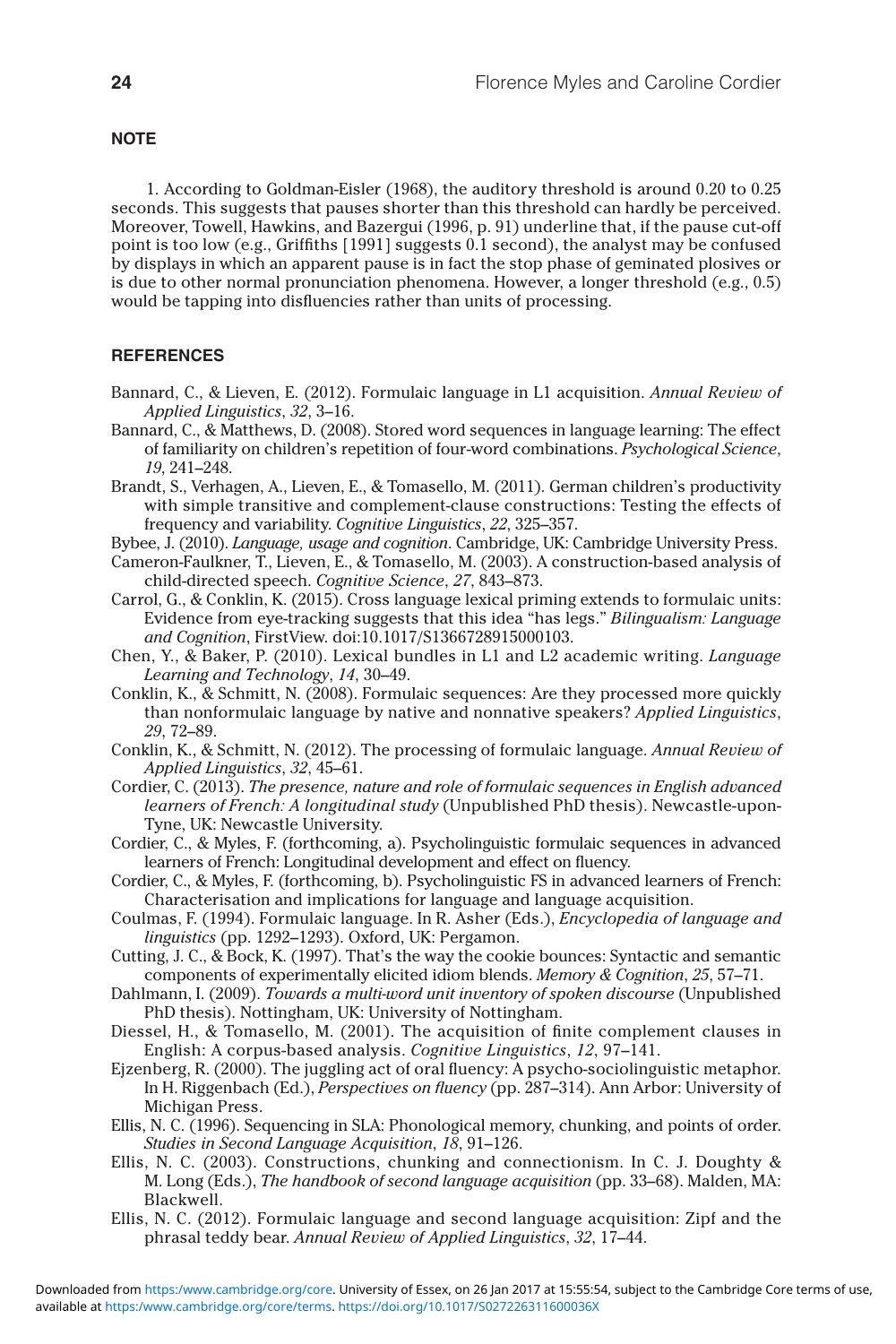- Farghal , M. , & Obiedat , H.( 1995 ). Collocations: A neglected variable in EFL . *International Journal of Applied Linguistics in Language Teaching*, *33*, 315 – 331 .
- Forsberg, F. (2009). Formulaic sequences: A distinctive feature at the advanced/very advanced levels of second language acquisition . In E. Labeau& F. Myles(Eds.), *The advanced learner variety: The case of French*. Bern: Peter Lang.
- Foster, P. (2001). Rules and routines: A consideration of their role in the task-based language production of native and non-native speakers. In M. Bygate, P. Skehan, & M. Swain (Eds.), *Researching pedagogic tasks: Second language learning, teaching, testing* (pp. 75 – 94 ). London, UK and New York, NY: Longman.
- Goldman-Eisler , F.( 1964 ). Hesitation, information, and levels of speech production . In A. De Reuck & M. O'Connor (Eds.), *Disorders of language* (pp. 96–111). London: J & A Churchill.
- Goldman-Eisler, F. (1968). *Psycholinguistics: Experiments in spontaneous speech*. London, UK: Academic Press.
- Griffiths, R. (1991). Pausological research in an L2 context: A rationale and review of selected studies. *Applied Linguistics*, 12, 345-364.
- Hickey, T. (1993). Identifying formulas in first language acquisition. *Journal of Child Language*, 20, 27-41.
- Irujo , S.( 1993 ). Steering clear: Avoidance in the production of idioms . *International Review of Applied Linguistics and Language Teaching*, *31*, 205 – 219 .
- Jackendoff, R. (1983). *Semantics and cognition*. Cambridge, MA: MIT Press.
- Jiang, N., & Nekrasova, T. M. (2007). The processing of formulaic sequences by second language speakers. Modern Language Journal, 91, 433-445.
- Laufer, B., & Waldman, T. (2011). Verb-noun collocations in second language writing: A corpus analysis of learners' English. *Language Learning*, 61, 647–672.
- Lin , P.( 2010 ). The phonology of formulaic sequences: A review . In D. Wood(Ed.), *Perspectives*  on formulaic language (pp. 174-193). London, UK: Continuum.
- Lin, P., & Adolphs, S. (2009). Sound evidence: phraseological units in spoken corpora. In A. Barfield & H. Gyllstad (Eds.), *Researching collocations in another language: Multiple interpretations* (pp. 34–48). Basingstoke, UK: Palgrave Macmillan.
- MacWhinney, B. (2008) A unified model. In P. Robinson & N. C. Ellis (Eds.) *Handbook of cognitive linguistics and second language acquisition* (pp. 341-371). New York, NY: Routledge .
- Mitchell, R., & Martin, C. (1997). Rote learning, creativity and understanding in classroom foreign language teaching. *Language Teaching Research*, 1, 1-27.
- Möhle, D. (1984). A comparison of the second language speech production of different native speakers . In H. Dechert& M. Raupach(Eds.), *Second language productions* (pp. 26-49). Tübingen: Gunter Narr Verlag.
- Myles, F. (2004). From data to theory: The over-representation of linguistic knowledge in SLA. *Transactions of the Philological Society*,  $102$ , 139-168.
- Myles, F., Hooper, J., & Mitchell, R. (1998). Rote or rule? Exploring the role of formulaic language in classroom foreign language learning. *Language Learning*, 48, 323–362.
- Myles, F., Mitchell, R., & Hooper, J. (1999). Interrogative chunks in French L2: A basis for creative construction? *Studies in Second Language Acquisition*, 21, 49-80.
- Nattinger , J. R. , & DeCarrico , J. S.( 1992 ). *Lexical phrases and language teaching*. Oxford, UK : Oxford University Press .
- Paquot , M. , & Granger , S.( 2012 ). Formulaic language in learner corpora . *Annual Review of Applied Linguistics*, *32*, 130 – 149 .
- Pawley, A., & Syder, F. (1983). Two puzzles for linguistic theory: Nativelike selection and nativelike fluency. In J. Richards and J. Schmidt (Eds.), *Language and communication* (pp. 191–266). London, UK: Longman.
- Peters, A. M. (1983). *The units of language acquisition*. Cambridge, UK: Cambridge University Press .
- Peterson, R. R., Dell, G. S., Burgess, C., & Eberhard, K. M. (2001). Dissociation between syntactic and semantic processing during idiom comprehension . *Journal of Experimental Psychology/Learning, Memory & Cognition, 27, 12-23.*
- Pine, J. M., & Lieven, E. (1993). Reanalysing rote-learned phrases: Individual differences in the transition to multi-word speech . *Journal of Child Language*, *20*, 551 – 572 .
- Raupach, M. (1984). Formulae in second language speech production. In H. Dechert, D. Möhle, & M. Raupach (Eds.), *Second language productions* (pp. 114–137). Tübingen: Gunter Narr.